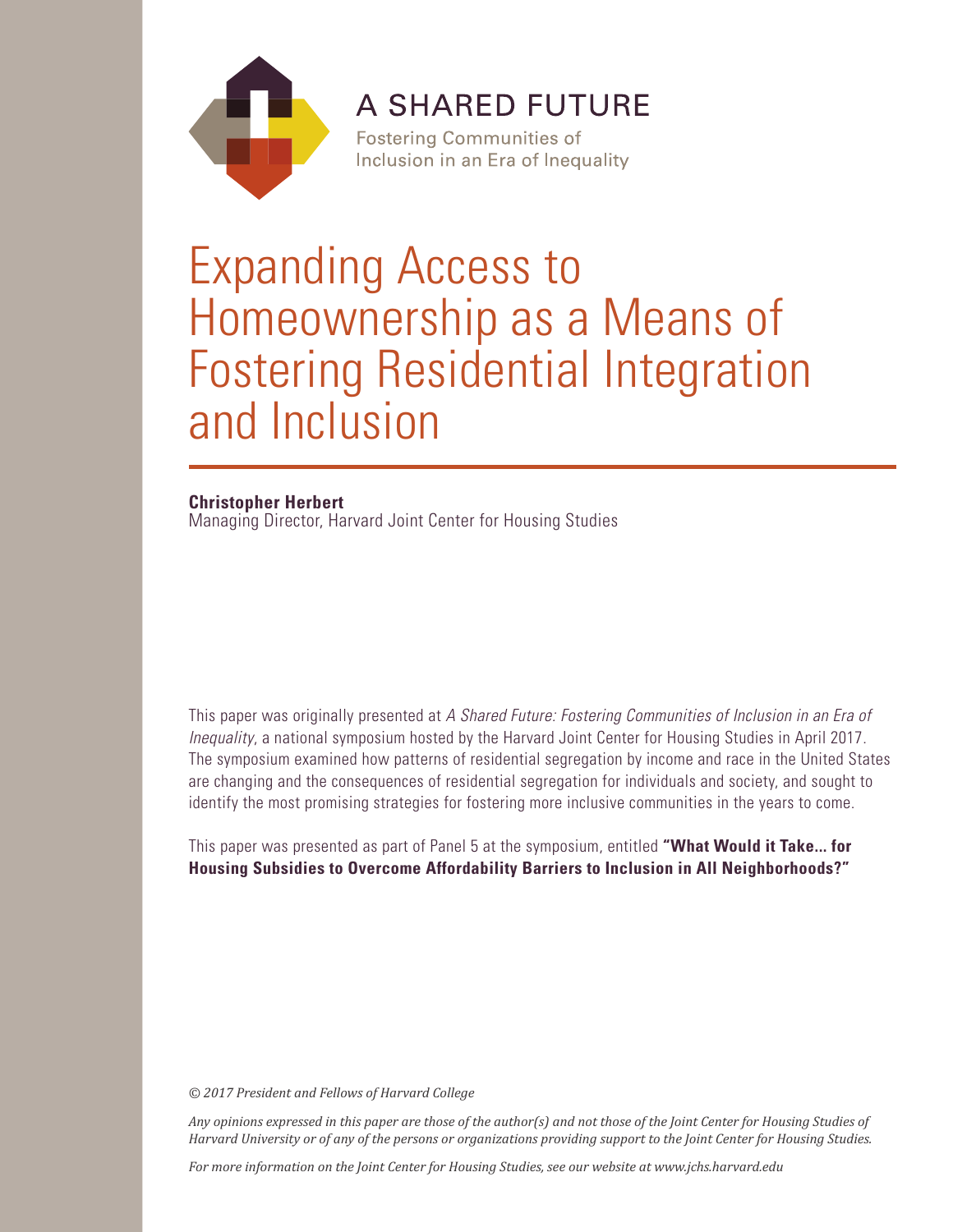# **Expanding Access to Homeownership as a Means of Fostering Residential Integration and Inclusion**

Christopher E. Herbert, Shannon Rieger, and Jonathan Spader

### **Introduction**

Efforts to enable greater integration of communities by socioeconomic status and race/ethnicity have to confront the issue of housing affordability. Cities, towns and neighborhoods that offer access to better public services, transportation networks, shopping, recreational opportunities, parks and other natural amenities have higher housing costs. Expanding access to these communities for those with lower incomes and wealth necessarily entails some means of bringing housing in these areas within their financial reach. While households' financial means are central to this issue, affordability intersects with race/ethnicity in part because minorities are more likely to be financially constrained. But to the extent that these areas are also disproportionately home to majority-white populations, discrimination and other barriers to racial/ethnic integration must also be confronted along with affordability barriers.

Enabling greater integration also entails some means of fostering residential stability by maintaining affordability in the face of changing neighborhood conditions. This issue is perhaps most salient in the context of neighborhoods that are experiencing gentrification, where historically low-income communities are experiencing rising rents and house values, increasing the risk of displacement of existing residents and blocking access to newcomers with less means. More generally, increases in housing costs in middle- and upper-income communities may also contribute to increasing segregation by putting these areas further out of reach of households with more modest means.<sup>[1](#page-1-0)</sup>

It is common to think of subsidized rental housing as the principal means of using public resources to expand access to higher-cost neighborhoods and to maintain affordability in areas of increasing demand. But for a host of reasons, policies that help to make homeownership more affordable and accessible should be included as part of a portfolio of approaches designed to achieve these goals.

For example, survey research consistently finds that homeownership remains an important aspiration of most renters, including large majorities of low- and moderate-income households and racial/ethnic minorities.<sup>[2](#page-1-1)</sup> Moreover, because owner-occupied homes account for substantial majorities of the existing housing stock in low-poverty and majority-white neighborhoods, expanding access to

<span id="page-1-0"></span><sup>1.</sup> Bischoff and Reardon (2014); Logan and Stults (2011).

<span id="page-1-1"></span><sup>2.</sup> Drew and Herbert (2011).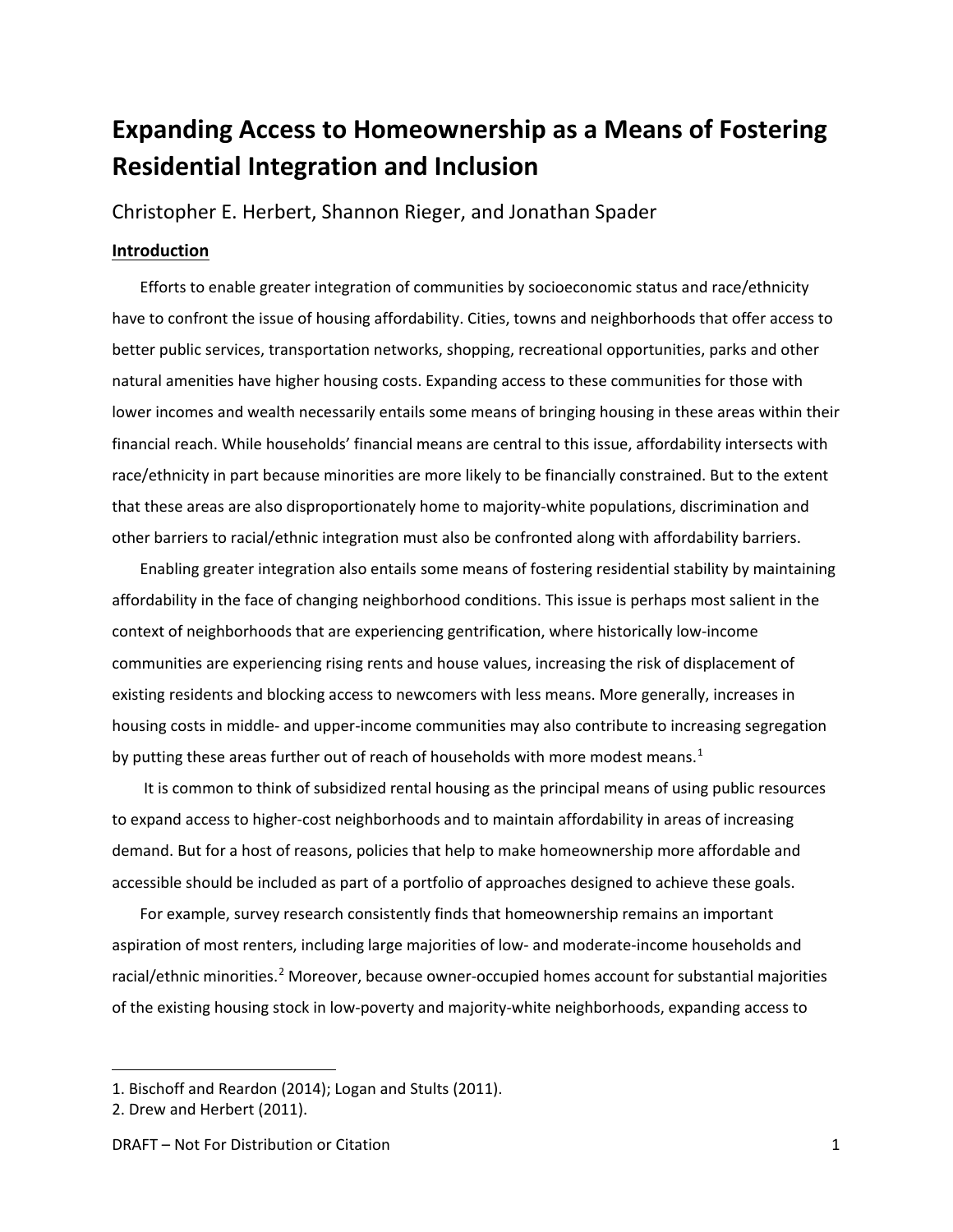homeownership offers the potential to foster integration and to increase access to opportunity for lowincome households and households of color. There is also solid evidence that homeownership remains an important means of accruing wealth, which in turn can help expand access to higher-cost communities.<sup>[3](#page-2-0)</sup> Owning a home is associated with greater residential stability, in part because it provides protection from rent inflation, which can help maintain integration in the face of rising housing costs. Finally, in communities where owner-occupied housing predominates, there may be less opposition to expanding affordable housing options for homeowners.

The goal of this paper is to identify means of structuring subsidies and other public interventions intended to expand access to homeownership with an eye towards fostering greater socioeconomic and racial/ethnic integration. While the policies presented here are largely designed to address financial and informational barriers to homeownership associated with lower incomes and wealth, given the disproportionate share of minorities among these households, efforts to make homeownership more attainable has the potential to foster greater racial/ethnic integration as well. Of course, efforts to eradicate discriminatory treatment, both explicit and implicit, in housing and mortgage markets are also of great importance. However, these efforts are not the main focus of this paper, but are covered extensively in other papers prepared for this symposium.

The first section of this paper describes the principal barriers to homeownership and key existing policies aimed at them and discusses what is known about the potential for these approaches to foster integrative moves. The next section presents a set of policy options to support homeownership that could be enacted over the next five to ten years with the effect of fostering greater racial/ethnic and economic integration on a meaningful scale. The paper concludes with some final thoughts on the rationale for the recommended policy approaches and the importance of simultaneous efforts to combat discrimination and expand the supply of affordable housing as complementary activities.

### **Barriers to Homeownership, the Principal Existing Policies to Address Them, and Their Spatial Impacts**

A review of the principal barriers to homeownership and existing policies designed to address them is a helpful starting point for the recommendations to follow. A key goal of this review is to evaluate existing policies' potential for fostering or discouraging greater economic and racial integration so as to envision changes to them that would enhance their integrative potential. This section is structured

<span id="page-2-0"></span><sup>3.</sup> Herbert, McCue, and Sanchez-Moyano (2014).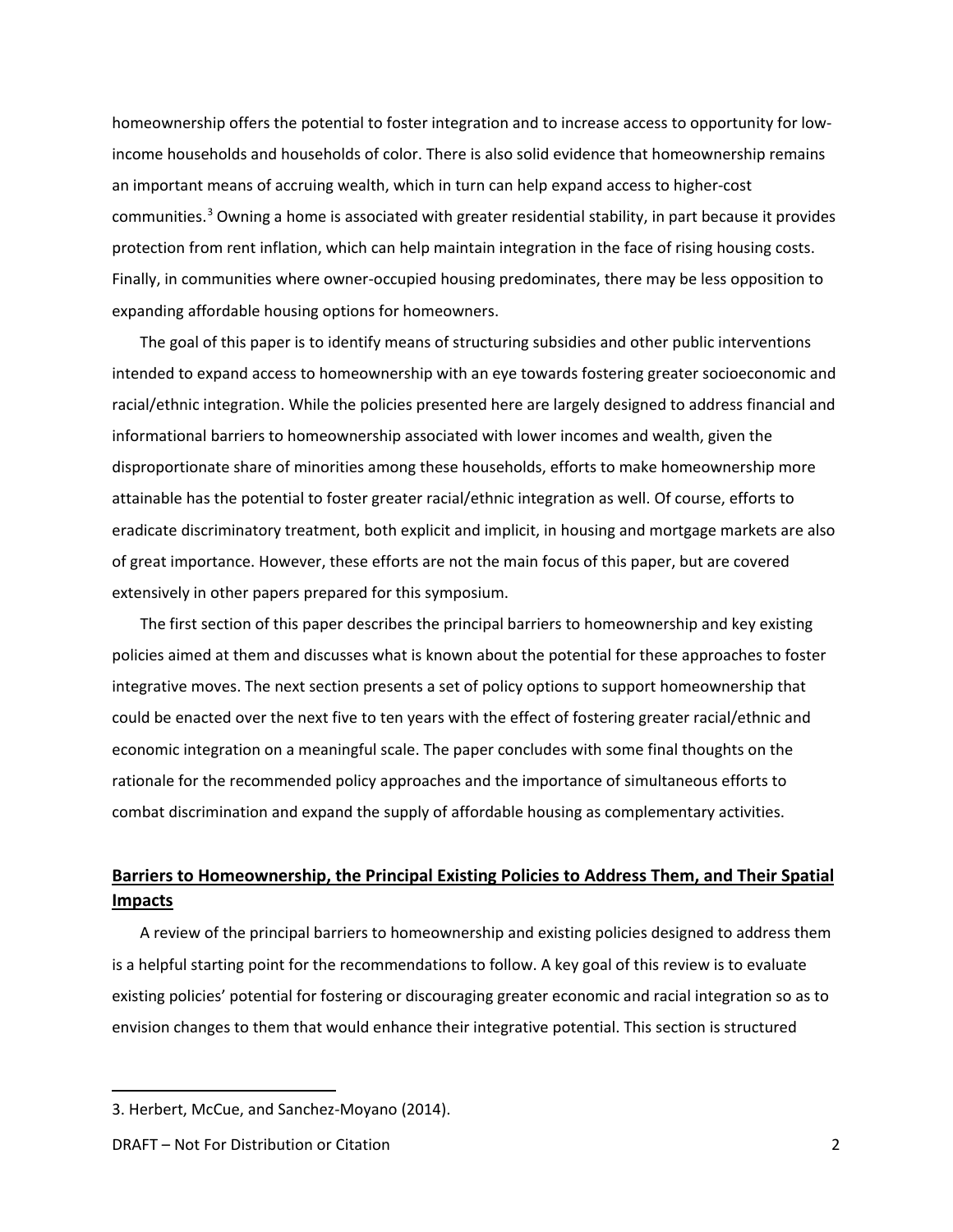around three broad categories of barriers: the affordability of homeownership, access to credit, and informational deficits. In general, policies will be more likely to foster integration to the extent that they increase the relative purchasing power of low- and moderate-income households, expand knowledge of housing options to enable integrative moves, and alleviate displacement pressures from rising house prices.

### **Affordability**

The most fundamental barrier to homeownership for low- and moderate-income households is not having sufficient income or wealth to qualify for a home mortgage. Herbert et al. (2005) conduct a comprehensive review of the literature assessing barriers to homeownership and come to the conclusion that a lack of savings to meet downpayment requirements and pay closing costs is by far the most significant financial barrier to buying a home. For this reason, policies providing downpayment assistance are consistently found to have the greatest potential for increasing homeownership rates among low-income and minority households.<sup>[4](#page-3-0)</sup> In addition, subsidies in the form of downpayment assistance have the potential not only to make it feasible for such households to buy a home, but also to increase purchasing power to bring lower-poverty neighborhoods more within their reach.

In practice, downpayment assistance is available through a variety of federal, state and local programs, although the overall scale of these efforts is relatively small.<sup>[5](#page-3-1)</sup> There has been very little formal evaluation of downpayment assistance programs and so not much is known about the location choices of those assisted through these programs. One study of buyers assisted through the HOME program found that the pre- and post-purchase neighborhoods of participants were quite similar on most dimensions, including incomes, house prices, poverty rates, and racial composition, suggesting that the program had little effect—for better or worse—on the choice of neighborhood.<sup>[6](#page-3-2)</sup> However, this result likely stems in part from the fact that the program targets fairly low-income households and generally provides relatively modest amounts of assistance.

In order to facilitate moves to higher-cost areas, downpayment assistance levels may need to be higher per household than is common in most existing programs, a policy consideration that points to several important tradeoffs. First, fewer households could be assisted for a given amount of funding. Second, to the extent that the assistance is in the form of a grant, the households assisted would be receiving a much larger windfall in being selected for the grant. Shared equity homeownership models,

<span id="page-3-0"></span><sup>4.</sup> Wilson and Callis (2013); Listokin et al. (2001).

<span id="page-3-1"></span><sup>5.</sup> Herbert et al. (2005).

<span id="page-3-2"></span><sup>6.</sup> Turnham et al. (2004).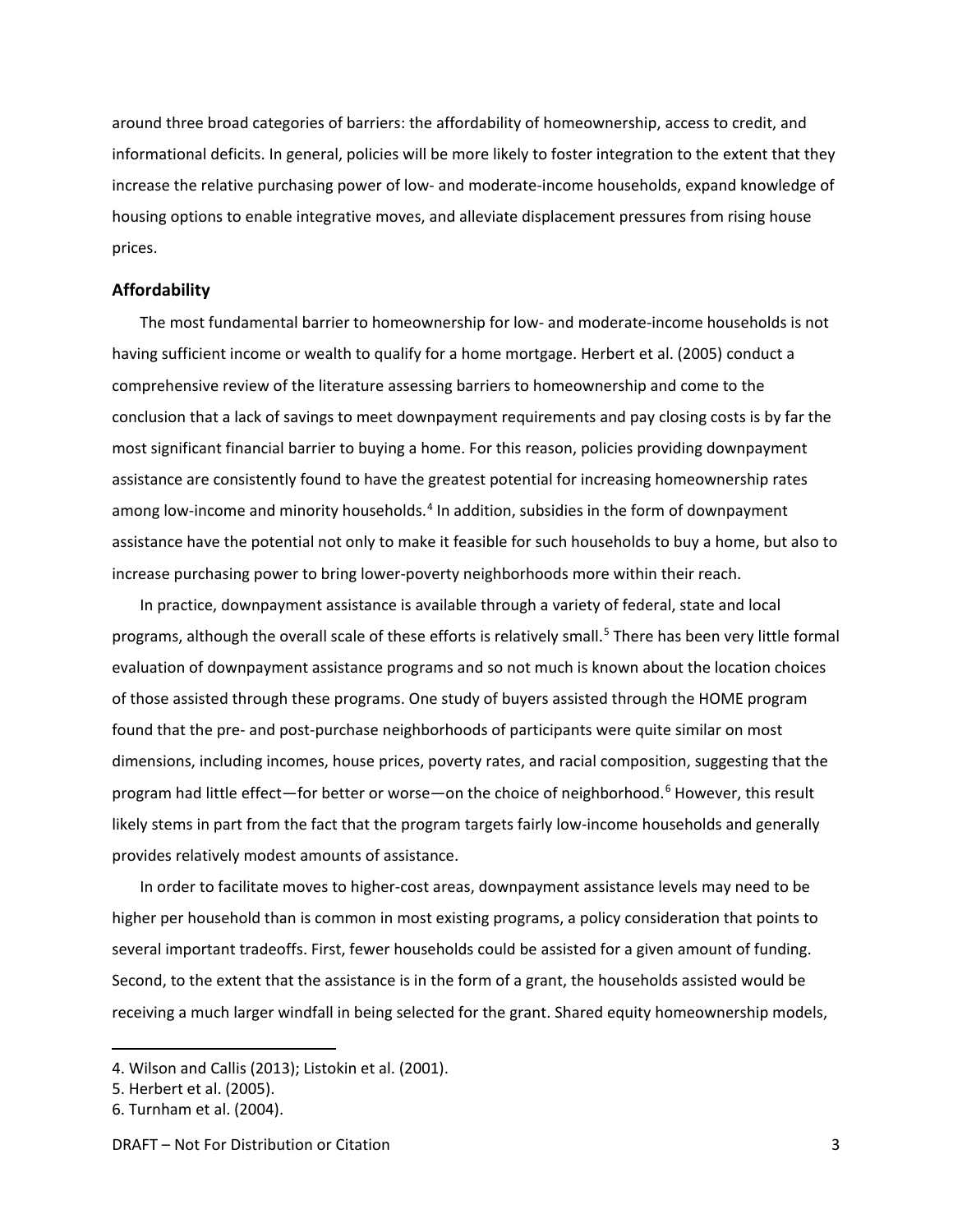where the assistance is in one way or another recaptured upon sale of the home along with a share of the home's appreciation, can address these concerns.<sup>[7](#page-4-0)</sup> Many shared equity models are also structured so that the subsidy is tied to a specific housing unit (often in support of new construction) and so have the potential for expanding the supply of affordable homeowner units in neighborhoods that might otherwise be out of reach of low- and moderate-income buyers.

The principal means of funding either shared equity purchases of existing homes or subsidizing the development of affordable homeownership units generally are the federal HOME Partnerships program, the Federal Home Loan Banks Affordable Housing Program (AHP), and locally-mandated inclusionary zoning (IZ) programs. However, each of these efforts is fairly small-scale.<sup>[8](#page-4-1)</sup> In addition, relatively little is known about the neighborhood location of units supported by shared equity programs or development subsidies. One ongoing study of shared equity programs has preliminary findings that in some cases buyers do appear to gain access to higher-income neighborhoods, while in others there is little change in neighborhood conditions upon purchase.<sup>[9](#page-4-2)</sup> With regard to IZ programs specifically, Schwartz et al. (2012) examined the location of IZ units in 11 programs and found that overall these homes were located in a broad range of neighborhoods, but were generally areas with low poverty.

While financial supports for downpayments or to lower purchase prices have the most potential for increasing homeownership attainment, by far the most widespread financial subsidy for homeownership is the mortgage interest deduction (MID), which effectively subsidizes mortgage payments through the federal tax code. However, as documented by analysis from the Joint Committee on Taxation (2017), low- and moderate-income households are both much less likely to claim the deduction and are likely to realize smaller tax savings if they do since the value of the credit increases with the amount of interest paid, the taxpayer's marginal tax rate, and the degree to which the total deductions exceed the standard deduction.

Given the low incidence and modest financial benefit accruing to households most likely to be on the cusp of being able to afford to buy a home, it is not surprising that the MID is consistently found to have little effect on overall homeownership rates.<sup>[10](#page-4-3)</sup> This conclusion is also consistent with the results of studies that have simulated the impact of lower interest rates on the ability to qualify for a mortgage

<span id="page-4-0"></span><sup>7.</sup> Lubell (2014).

<span id="page-4-1"></span><sup>8.</sup> Herbert et al. (2005); Calavita and Mallach (2010).

<span id="page-4-2"></span><sup>9.</sup> Theodos et al. (2015).

<span id="page-4-3"></span><sup>10.</sup> Capozza, Green, and Hendershott (1996); Green and Vandell (1999); Glaeser and Shapiro (2003); Bourassa and Yin (2008); Hilber and Turner (2014).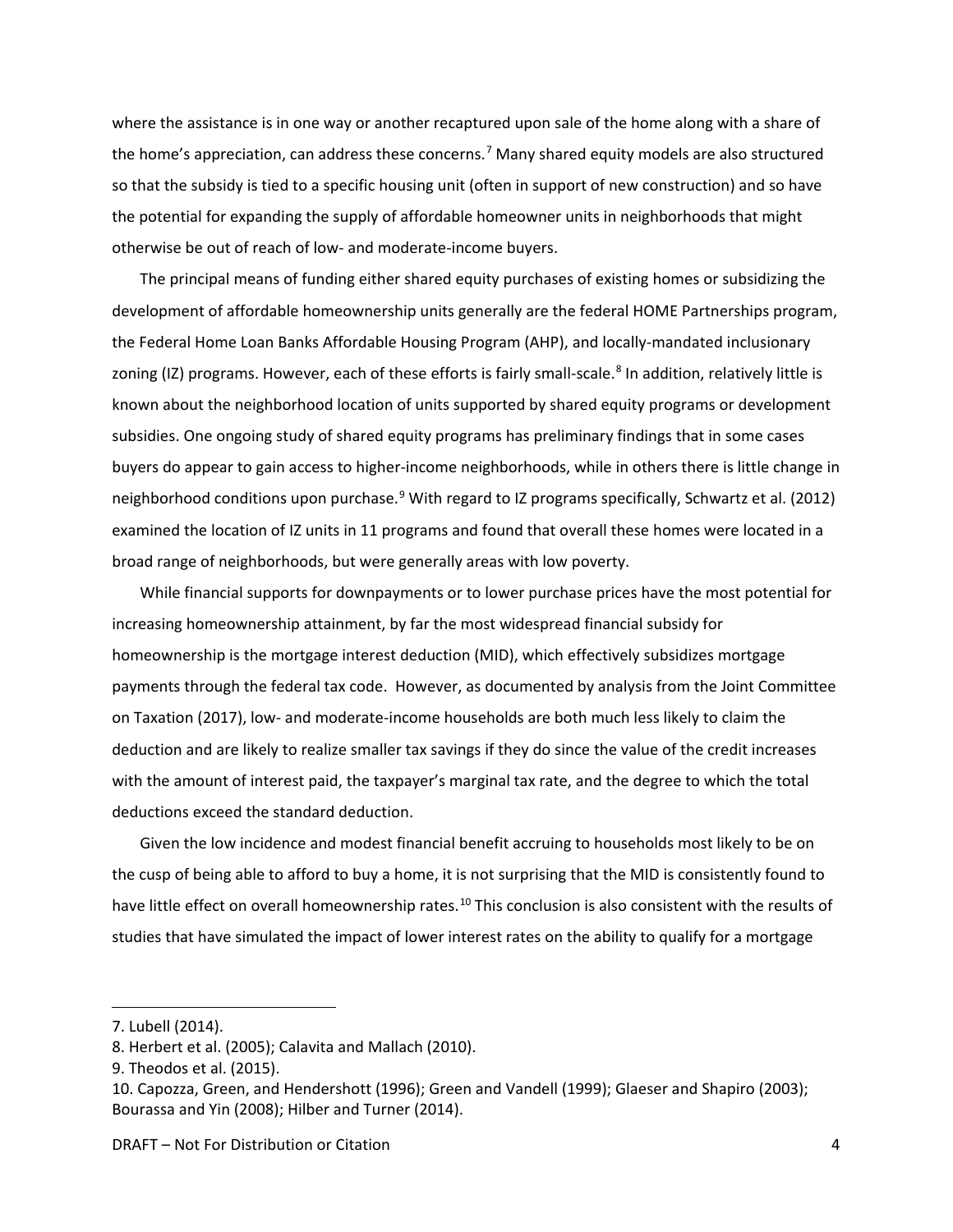and found that even reductions of interest rates on the order of several percentage points have little impact on the likelihood of qualifying for a mortgage. $^{11}$  $^{11}$  $^{11}$ 

But while the MID's net impact on the homeownership rate is small, several studies have found that the neutral impact at the national level reflects an average of increases in homeownership rates in some markets and decreases in others, with the variations reflecting differential impacts on local house prices. Hilber and Turner provide the most in-depth assessment of these inter-metropolitan impacts, finding that in markets where the housing supply is more restricted the MID inflates house prices and reduces overall homeownership rates for higher-income households (earning more than 120 percent of the area median income), while in less restricted markets there is little effect on home prices and so the tax subsidy does help to increase homeownership rates among higher-income households.

Importantly, this same study also finds no effect in any markets on homeownership among lowerincome households (earning less than 80 percent of area median income). Regarding this finding the authors conclude: "We speculate that this is because the housing market within a city tends to be segmented by income and the MID provides a tax subsidy only to the relatively higher income households that itemize. Consequently, we expect that lower income housing will generally not experience house price changes due to changes in the subsidy." While not a focus of their study, one implication of the MID's effect of inflating house prices only at the upper end of the price distribution would be to contribute to income segregation by pushing higher-cost communities farther out of reach for lower- and moderate-income households.

### **Access to Credit**

 $\overline{\phantom{a}}$ 

In addition to income and wealth constraints that make it harder to qualify for a mortgage, access to credit for low-income and minority renters can also be constrained by weaker credit histories, less stable employment histories, and higher debt levels that make it difficult to meet typical underwriting standards.<sup>[12](#page-5-1)</sup> Based on several comprehensive reviews of the literature, discrimination in mortgage markets, while difficult to assess, also likely remains an important obstacle to purchasing a home for minorities by deterring applications and making it more difficult to be approved for a loan and more difficult to obtain favorable terms if approved.<sup>[13](#page-5-2)</sup> Indeed, there is substantial evidence that in the years

<span id="page-5-0"></span><sup>11.</sup> Wilson and Callis (2013); Listokin et al. (2001).

<span id="page-5-1"></span><sup>12.</sup> Bostic, Calem, and Wachter (2005).

<span id="page-5-2"></span><sup>13.</sup> Ross and Yinger (2002); Turner et al. (1999).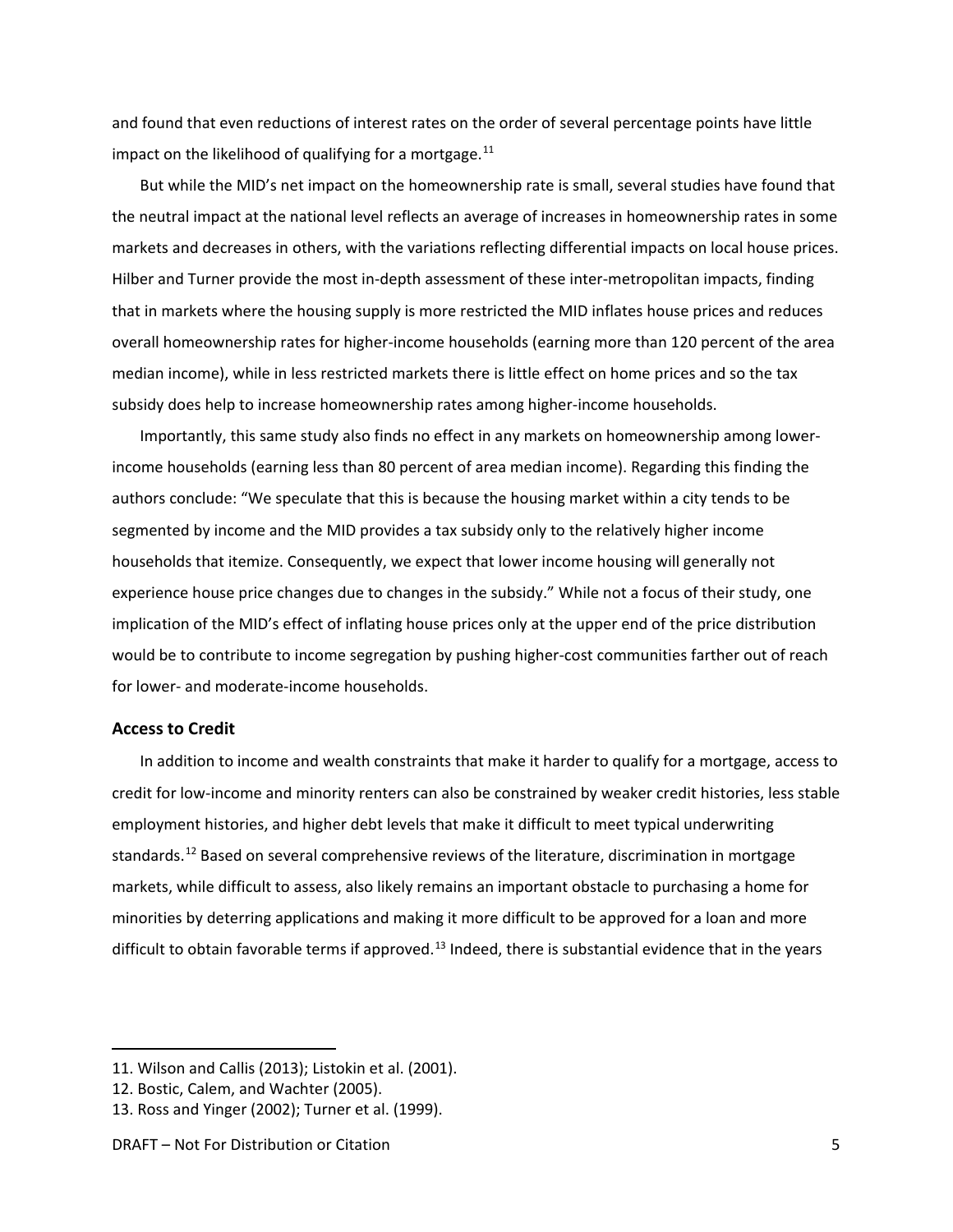leading up to the housing bust, minorities were more likely to obtain high-priced subprime loans with risky and arguably predatory features even after controlling for the credit risk of applications.<sup>[14](#page-6-0)</sup>

In general, greater difficulty in qualifying for mortgage credit would be expected to reduce homeownership rates for lower-income and minority households. To the extent that moves to homeownership may support greater integration, particularly for Hispanics and Asians, this barrier to homeownership would potentially contribute to higher levels of segregation.<sup>[15](#page-6-1)</sup> In addition, to the extent that borrowers are steered to subprime or otherwise higher-priced credit and away from conventional conforming loans, these credit barriers may reduce the size of mortgages that could be obtained, limiting the location choice of borrowers to areas with lower housing costs.

 The principal policy levers for expanding access to mortgage financing are various forms of dutyto-serve provisions aimed at low-income and minority consumers who apply to financial institutions, with the most important being the requirements for depository institutions under the Community Reinvestment Act (CRA) and for the government-sponsored enterprises (GSEs), Fannie Mae and Freddie Mac, as part of their regulatory oversight. While these duty-to-serve provisions have the potential to reach a broad swath of the market, there is only limited evidence of their efficacy in increasing access to credit among target populations and even less that they actually increase homeownership rates. In their review of existing evidence, Levitin and Ratcliffe (2014) conclude that the GSE and CRA rules have had modest but positive effects on overall credit flows to low- and moderate-income individuals and areas, with CRA tending to have somewhat larger impacts on lending volumes. In a review of the literature related to the GSE housing goals, Jaffee and Quigley (2012) conclude that to the extent the GSEs did expand credit flows to target groups, this expansion was achieved largely by replacing lending available through the Federal Housing Administration (FHA). However, as Levitin and Ratcliffe argue, the replacement of FHA lending with GSE-backed loans may provide benefits through lower borrowing costs.

In a review of fair housing concerns arising from regulation of the GSEs, Korman (2013) points out the tension inherent in the housing goals that on the one hand establish metrics aimed at expanding

<span id="page-6-0"></span><sup>14.</sup> Immergluck (2011).

<span id="page-6-1"></span><sup>15.</sup> Based on data from the 2000 Decennial Census, Friedman, Tsao, and Chen (2013) find that Hispanic and Asian homeowners are less segregated than Hispanic and Asian renters from white households, even taking into account differences in incomes and other household and market measures. Among blacks, homeownership is not as strongly associated with declines in segregation. However, Fischer (2013) finds that black recent homebuyers were less segregated from whites than all black homeowners over much of the period 1992-2010, suggesting that transitions into homeownership were somewhat supportive of integration. However, the differences were not significant by the end of the period.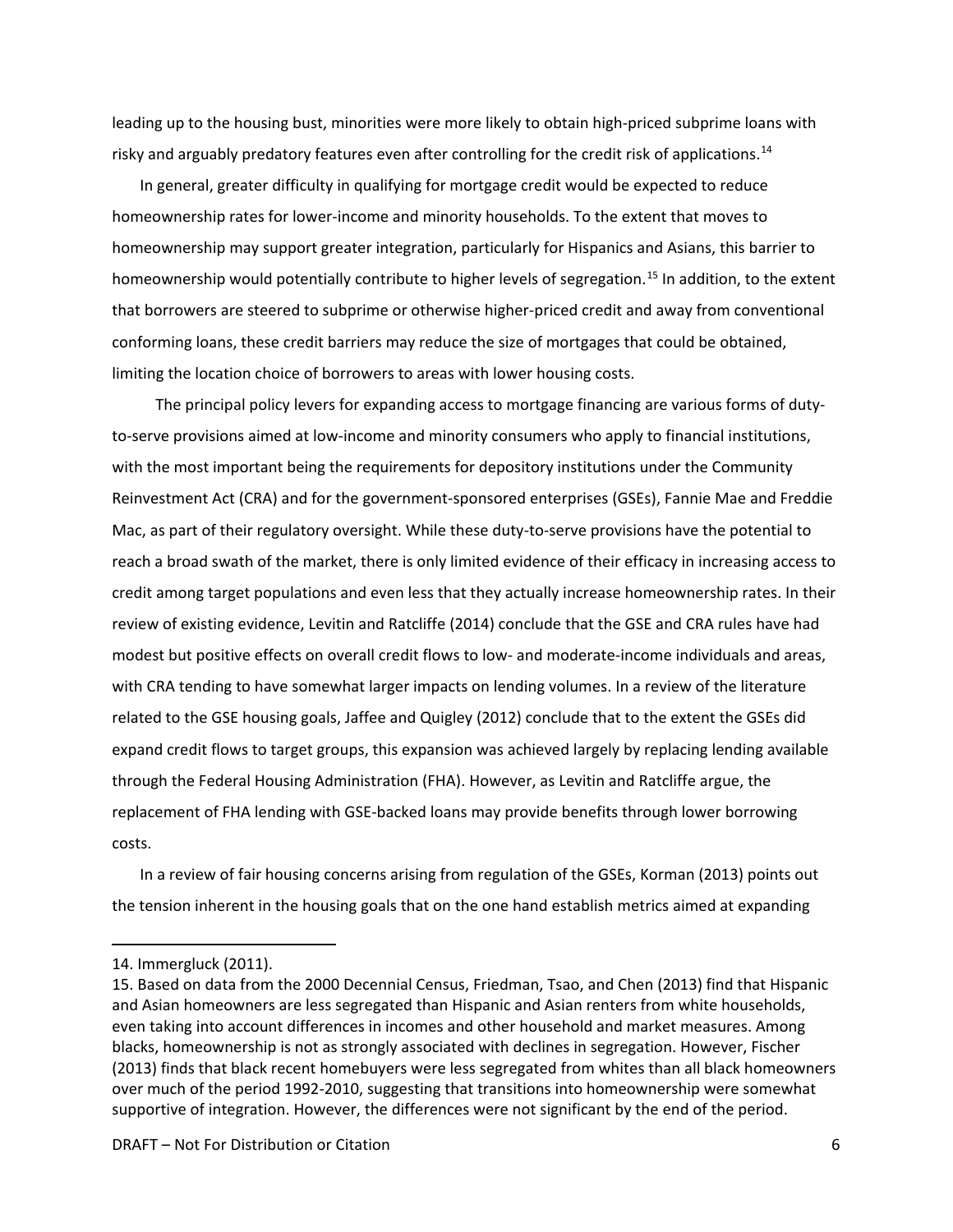lending to low-income borrowers regardless of where they live and at the same time also set metrics aimed at expanding lending in low-income communities and in particular in areas with substantial minority populations. The locational aspects of these latter goals could have the effect of reinforcing the concentration of low-income households—and particularly minority households—in these areas. Of course, these spatial goals were included to remedy historical patterns of redlining which cut minority communities off from access to mainstream credit, and so are not without merit.

There has been very little empirical analysis of the extent to which duty-to-serve provisions increase lending to lower-income borrowers in higher-income neighborhoods or support access by minorities to predominantly white neighborhoods. Friedman and Squires (2005) is one of the few studies that examine whether CRA has been associated with expanded lending to minorities in predominantly white neighborhoods. These authors do find evidence of an increase in this lending in metropolitan areas where CRA lenders have higher market shares. In a comprehensive analysis of CRA's role in expanding access to credit, the Joint Center for Housing Studies (2002) also examined whether CRA lenders have higher volumes of lending to low-income borrowers in higher-income neighborhoods and found that there is a statistically significant effect, although the increase in lending is smaller than in neighborhoods targeted by the duty-to-serve provisions.

### **Information Deficits and Limitations on Housing Search**

The process of becoming a homeowner is also impeded among low-income and minority households by a lack of information and knowledge about the homebuying process, including searching for a home, negotiating the purchase, and qualifying for a mortgage. In a 2003 national consumer survey, Fannie Mae found that blacks, Hispanics, and low-income households were more likely than all households to rate themselves as having below-average understanding of, and less confidence in their ability to complete key stages in, the homebuying process.<sup>[16](#page-7-0)</sup> More recently, a similar Fannie Mae survey found that blacks, Hispanics, and low-income households had less understanding of the qualifications needed to obtain mortgage financing, which would potentially limit their attempts to pursue homeownership.<sup>[17](#page-7-1)</sup> Ethnographic research on minorities and immigrants further supports these findings.<sup>18</sup>

Housing searches aiming to purchase homes in whiter or higher-cost neighborhoods may face greater constraints due both to discrimination and to differences in knowledge by race and socioeconomic status about housing options and the level of effort required for search. Specifically,

<span id="page-7-0"></span><sup>16.</sup> Fannie Mae (2003).

<span id="page-7-1"></span><sup>17.</sup> Fannie Mae (2015).

<span id="page-7-2"></span><sup>18.</sup> Ratner (1996); Reid (2014).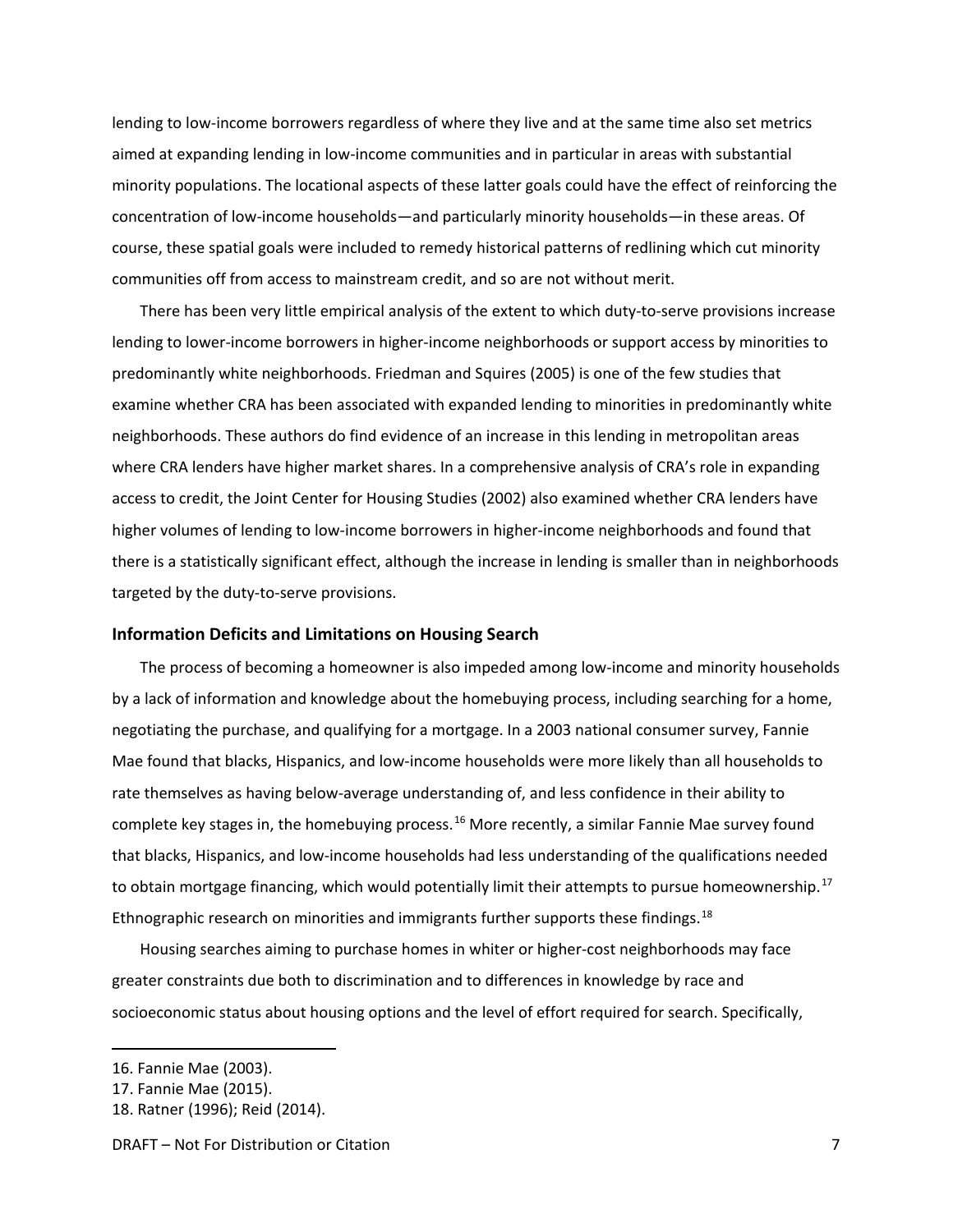integration may be affected by the degree to which there are racial or socioeconomic differences in how individuals search for homes to purchase, and in particular whether there are differences in the neighborhoods selected for home search. Importantly, Krysan (2008) finds that while a majority of blacks search for homes (including both for purchase and for rent) in neighborhoods where whites are in the majority, whites are very unlikely to search in areas where they account for less than 70 percent of the population. Thus, white search behavior may be more important for reinforcing patterns of racial segregation than search by African Americans. Meanwhile, Krysan and Bader (2009) examine how knowledge of different communities in the Chicago metropolitan area differs among whites, African Americans and Hispanics and by socioeconomic status, and how these differences influence where members of these groups search for housing. Overall, the findings of these studies point to the importance of affirmative efforts to promote integration by addressing shortfalls in the knowledge of different communities in a region both among racial and ethnic minorities and those of lower socioeconomic status.

Efforts to address the information gaps among potential homebuyers are among the broadestreaching kinds of public supports for homeownership, with HUD-supported efforts serving several hundred thousand people a year. These services aim to improve homebuying choices by educating and counseling people about the homebuying and mortgage finance process, including whether to buy a home or not. Despite its widespread availability, homeownership education and counseling (HEC) has not been subject to much rigorous evaluation. Collins and O'Rourke (2011) review the available evidence on the efficacy of counseling, which finds some limited support counseling contributes to lower default rates. However, there is no available evidence about whether HEC has any effect on the attainment of homeownership.

In terms of the spatial implications of HEC, while standard curricula provide information about the housing search process, there does not appear to be any emphasis on how prospective buyers ought to select where to search for a home. Many of the organizations offering HEC are community-based organizations in lower-income communities and so may have a tendency to support home purchases in their service areas. Thus, while HEC may present an opportunity to help inform homebuyers about a broader range of communities in which to search, HEC efforts to date have not focused on this goal and so have probably had more limited integrative effects than they could.

## **Observations on Existing Efforts to Support Homeownership and Their Contribution to Integration**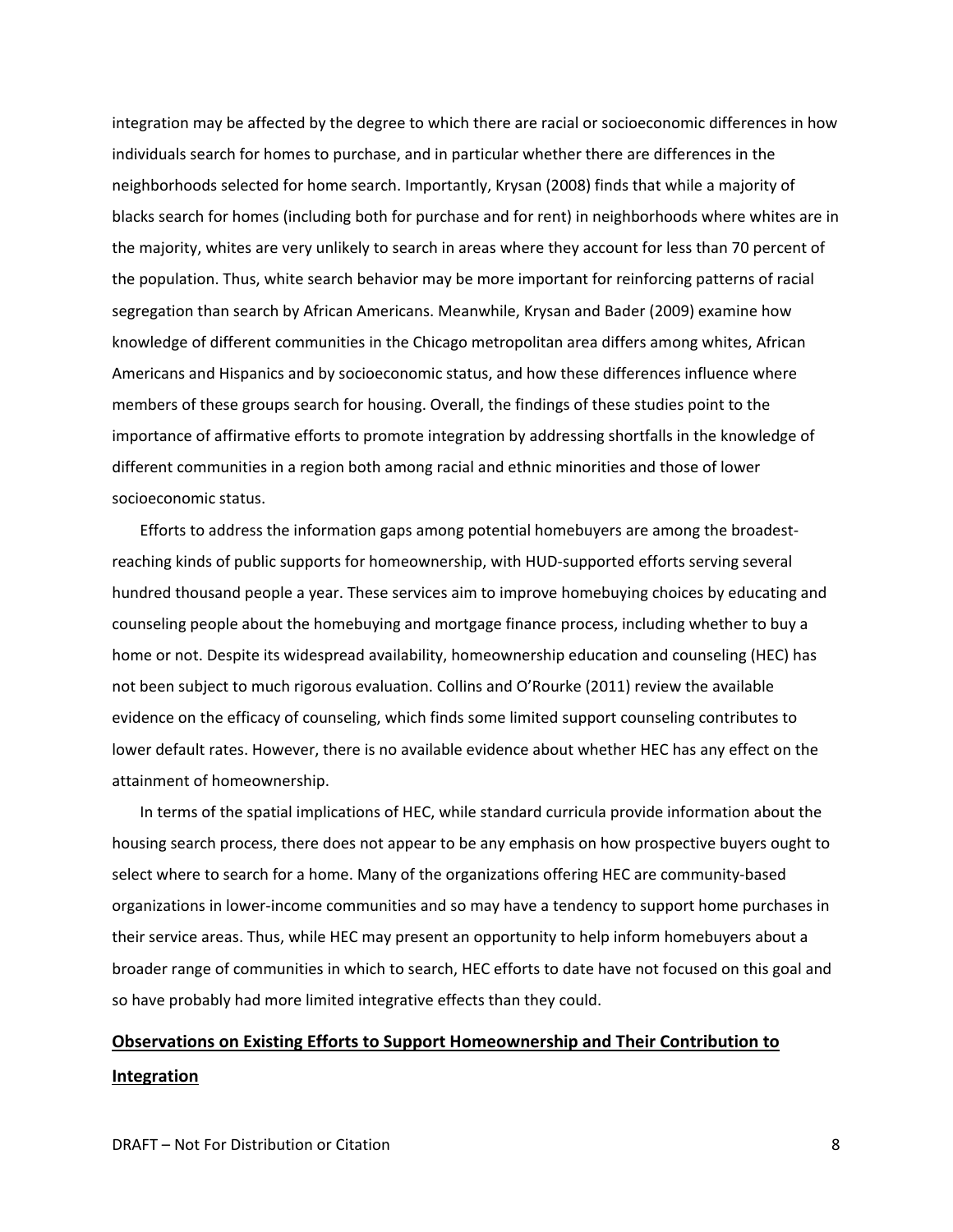In considering the range of existing policies that provide support for homeownership, a few broad conclusions can be drawn. First, the principal barrier to homeownership for low- and moderate-income households is a lack of savings to meet downpayment and closing cost requirements. For that reason, policies that promote savings or provide upfront subsidies will have the greatest impact in bringing homeownership within reach. Expanding access to conventional mortgage financing also has an important role to play by directly addressing affordability concerns and also because of the association of subprime lending with higher degrees of segregation, particularly among African-Americans.

But in order for an expansion of homeownership to contribute to socioeconomic and racial/ethnic integration, prospective homebuyers have to be able to afford homes in higher-cost neighborhoods. To expand residential opportunities, the degree of financial support provided has to both be significant enough to open up the doors to these communities and well-targeted to lower-income households so as to increase the relative purchasing power of this group. A second broad conclusion is that beyond financial subsidies, there is also a need to better inform minority and low-income households about the homebuying process and specifically to expand the range of communities included in the housing search process by whites and minorities alike to create the possibility of more integrative moves.

A third broad conclusion is that while for the most part homeownership policies have not been constructed with an explicit focus on their impact on residential integration, there is no doubt that various homeownership supports have made a significant contribution to segregation over time, and so whether intended or not these policies often have a spatial dimension.<sup>[19](#page-9-0)</sup> Certainly, further research is needed to better understand the effects of homeownership supports on socioeconomic and racial/ethnic integration. But this history points to the importance of understanding the spatial implications of homeownership supports and tailoring them to encourage integration and not reinforce existing patterns of segregation.

Indeed, given what is known, there are clear opportunities to tailor housing policies to be more likely to foster integration by increasing the relative purchasing power of lower-income households, by addressing information deficits that may constrain the search process of low-income and minority homebuyers, and by assuring access to safe and fairly priced mortgage products. The next section presents our recommendations in each of these areas.

#### **What Will It Take for Homeownership Policy to Move the Needle on Integration?**

<span id="page-9-0"></span><sup>19.</sup> Jackson (1985); Massey and Denton (1993).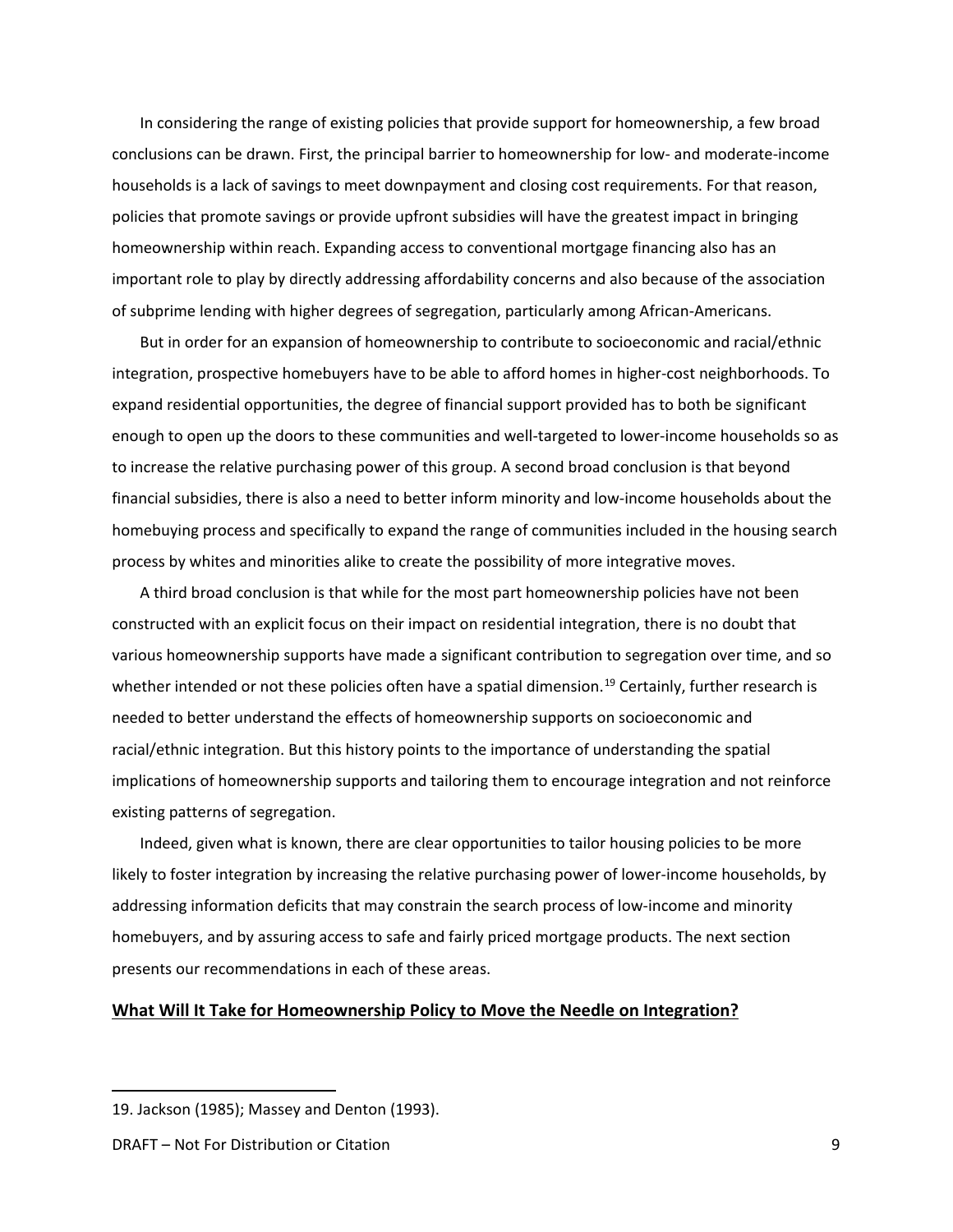There are two critical considerations in framing homeownership policy options that could move the needle on residential integration: first, whether the policy would affect a large enough number of households to make a difference in residential patterns across the country; and second, whether the policy is fiscally feasible given the current political environment (meaning, the policy cannot require a large increase in public spending). Of course, there is also the question of whether, fiscal questions aside, the policy is otherwise likely to gain enough political support to be enacted. While difficult to handicap, the ideas presented below have been developed with an eye toward having at least the potential for bipartisan support.

The policy options outlined below are not new ideas, though in this paper they are newly filtered through the lens of how they would be expected to contribute to racial and economic integration. While not all of the policies have an explicit spatial dimension, to the extent that they increase the purchasing power of low- and moderate-income households relative to higher-income households, they arguably have the potential to foster integration by opening up a broader range of communities to lower-income buyers.

There are four categories of policies proposed below: changes in federal income tax policy related to the mortgage interest deduction and savings; increased support for housing counseling; broad policy considerations in maintaining or modifying duty-to-serve obligations affecting mortgage lending; and recommendations for better targeting and potentially expanding funding for downpayment assistance.

#### **Potential Reforms to Federal Tax Policy**

With the passage of the Tax Cuts and Jobs Act of 2017 (TCJA), the near-term opportunity for reform of tax policy may have passed, but to the extent that the opportunity for changes to the tax code may arise again, there are a number of changes that should be considered that would better support homeownership among low- and moderate-income households. Given its high cost and lack of impact on homeownership rates, particularly among low- and moderate-income households, the MID has been the subject of numerous proposals for reform from both the political right and left.<sup>[20](#page-10-0)</sup> While the TCJA did not eliminate the MID, it did limit its value by reducing the limit on the size of mortgages eligible for the deduction from \$1 million to \$750,000, by doubling the size of the standard deduction (thus reducing the incentive to itemize), and by capping the deductibility of state and local taxes (again, reducing the likelihood that taxpayers will claim the MID).

<span id="page-10-0"></span><sup>20.</sup> See Levin (2014) for a summary of proposals since 2005.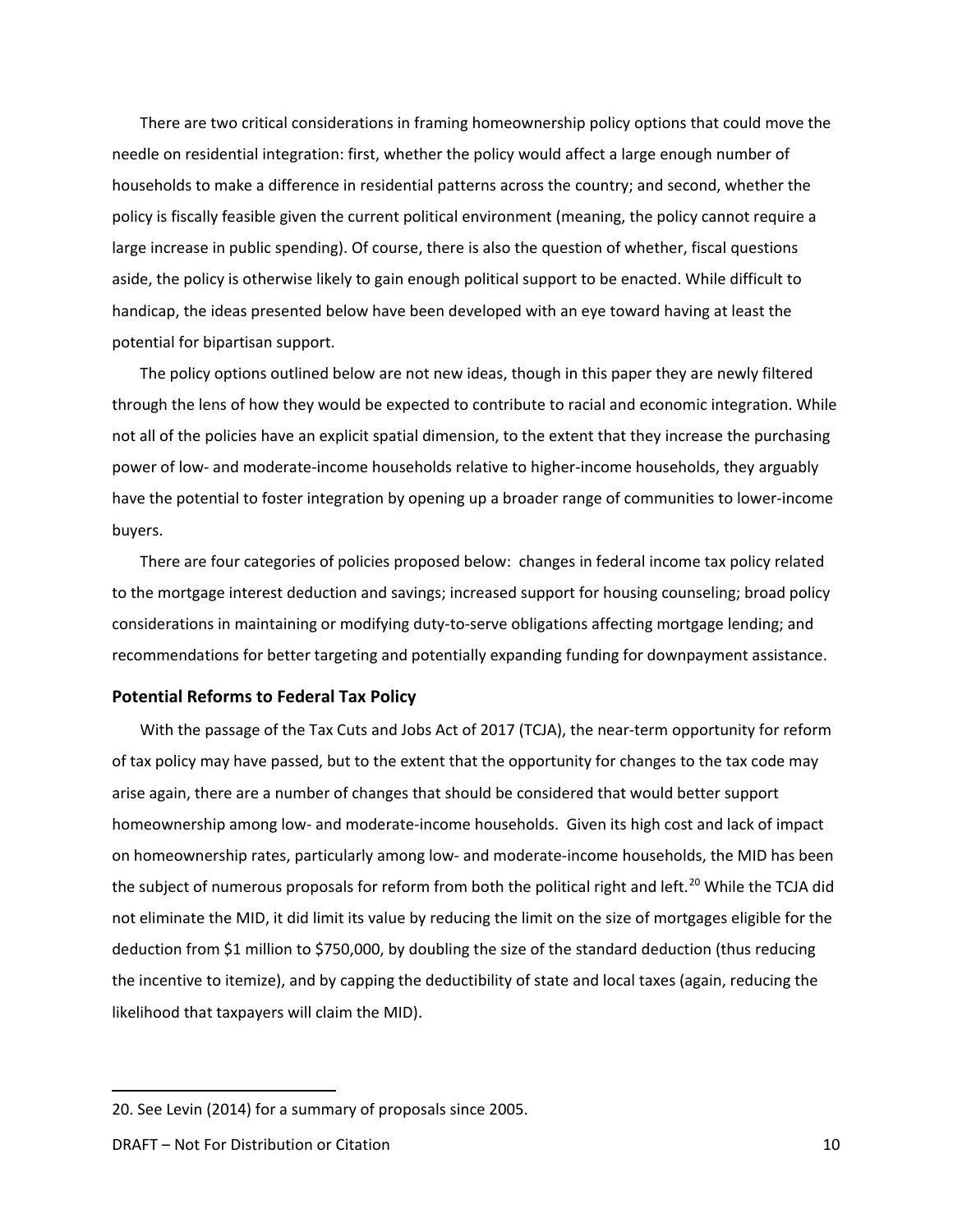Past proposed reforms of the MID fall into two broad categories: those that would modify the way in which mortgage interest payments are treated and those that would, to avoid encouraging the use of debt, replace the MID with a one-time tax credit tied to home purchase and not to mortgage interest payments.<sup>[21](#page-11-0)</sup> Most reforms to the treatment of interest payments would convert the deduction into a credit so that the value to the homeowner is not a function of marginal tax rate. In fact, adopting a credit for mortgage interest payments would mitigate the effect of the TCJA since the ability to claim the credit would not depend on whether taxpayers itemize their deductions. These credits could be made refundable in order to reach households with limited federal tax obligations or, to limit the fiscal impact, could be used only to offset actual taxes owed. These various proposals establish a share of interest payments that would be eligible for the credit (typically around 15 percent) up to a specified cap (either a fixed national limit or a limit linked to area house prices). The tax credit could also be subject to a phase-out at higher income levels to reduce the cost to the federal government and to target the benefits at those most likely to have their decision to own hinge on this benefit, although these goals may also be achieved by simply capping the amount of tax credit.

The use of a tax credit (rather than a deduction) subject to a cap and limited to primary residences results in much greater targeting of these tax benefits to low- and moderate-income households and thus has much greater potential to actually increase homeownership rates. Green and Vandell (1999) simulate this type of change and estimate that the impact on homeownership rates among low-income and minority households would be substantial, on the order of 6-10 percentage points.

Other proposals call for creating a tax credit that would be claimed upon purchase of a home rather than an annual credit linked to mortgage interest payments in order to avoid encouraging the use of debt. These relatively large, one-time credits are typically targeted at first-time homebuyers, although some proposals include all home purchasers. Limiting the credit to first-time buyers and to just the year of purchase would greatly reduce the foregone tax revenues and would focus the credit on addressing the downpayment constraint that is the principal financial obstacle to homeownership. Gale, Gruber, and Stephens-Davidowitz (2007) propose these types of credits, with estimates that refundable credits of \$3,000 for single filers and \$6,000 for married filers could be offered at a cost to the federal government of about \$16 billion. Harris, Steuerle, and Eng (2013) propose much larger credits of \$12,000 for single filers and \$18,000 for married filers. They do not provide explicit costs of such credits, but they would obviously cost on the order of 3-4 times the smaller proposal, or perhaps more if more

<span id="page-11-0"></span><sup>21.</sup> Levin (2014).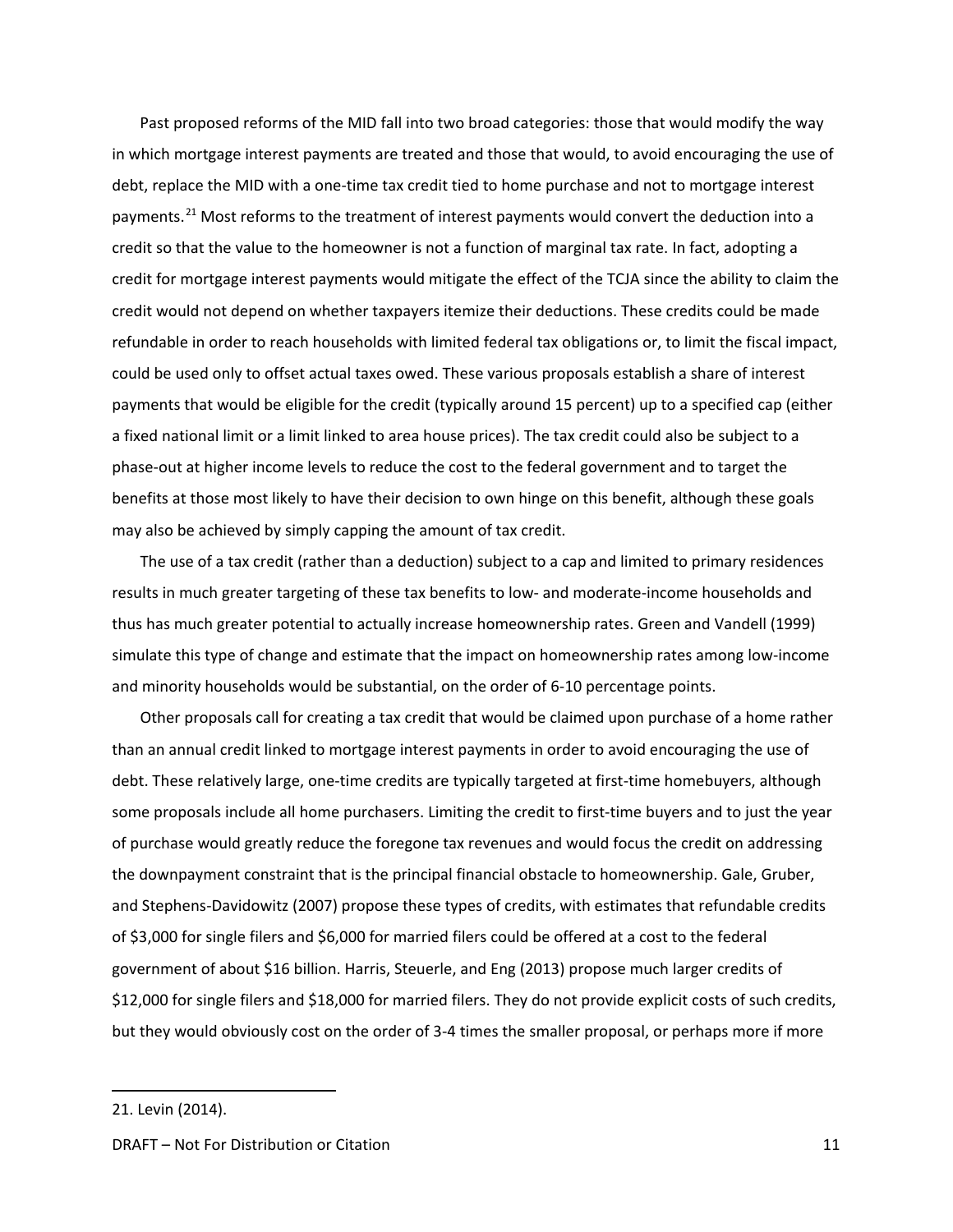households are able to attain homeownership as a result. Credits of this magnitude would obviously have a much greater impact on the price of homes that would be within reach of homebuyers and so have a potentially larger integrative effect. $^{22}$  $^{22}$  $^{22}$ 

If the goal of changing the tax code is to better target tax expenditures to increase homeownership for low- and moderate-income households, a large, upfront credit for first-time buyers would arguably be most effective as this would directly address the principal barrier to owning and bring a broader range of communities within financial reach. This type of credit would have the additional benefit of not being tied to the amount of debt taken on and so would not encourage borrowing. But if other fiscal or political considerations make such a switch unlikely, a refundable credit for interest payments that is capped and phased out at higher income levels would allow for larger benefits directed to households who are on the cusp of being able to afford a home.

Of course, any reform of the MID would have to be thoughtfully phased in over time to avoid disruptions to the housing markets in places where it has inflated home prices. Rappaport (2016) estimates that removing the MID would lower prices by an average of 5 percent across 269 metropolitan areas, ranging from a low of 1 percent to a high of 9 percent. This range is not dissimilar from earlier estimates by Capozza, Green, and Hendershott (1996) that gave a range of declines from 2 to 13 percent across 63 market areas. However, with the recent changes introduced by the TCJA, the share of tax filers itemizing their deductions will decline sharply, in effect eliminating the MID in most areas of the country. As a result, any impact on house prices of changing the MID will already have taken effect and so the potential for further impacts on housing prices from changes in the tax code will be limited.

One concern with offering substantial tax credits to enable home purchase is that households' inability to save for a downpayment and closing costs may be a sign of lack of financial readiness for the demands of homeownership. For these reasons, another avenue to support homeownership which should be adopted are subsidies to encourage savings to buy a home. Saving incentives would achieve multiple goals, including encouraging thrift, fostering improved budgeting skills, and drawing on more of

<span id="page-12-0"></span><sup>22.</sup> However, an important question is what effect the credit would have on home prices since increases in home prices due to the credit would offset any increase in affordability it provides. Gale, Gruber, and Stephens-Davidowitz (2007) state that if the credit is limited to first-time buyers the price effects would be small, but they do not attempt to empirically assess this claim. Based on the findings of other studies, the degree of price impacts would depend not only on the number of homebuyers claiming the credit but on the degree of housing supply elasticity across markets.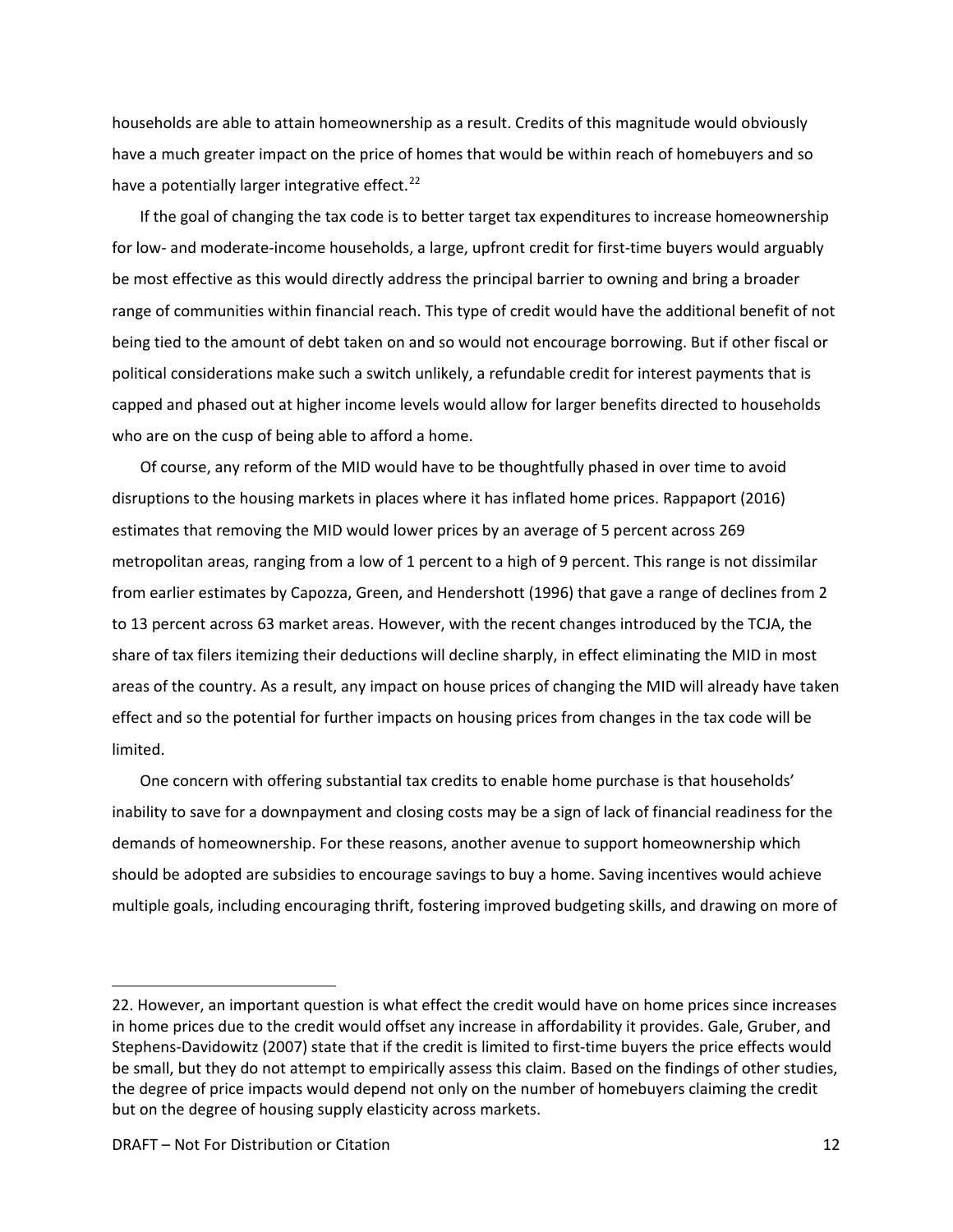the homebuyer's own savings to build up a downpayment.<sup>[23](#page-13-0)</sup> Enhancing personal savings would also expand the purchasing power of low- and moderate-income households and so further integrative goals.

Modifications to existing tax incentives for retirement savings could better encourage savings and provide a simple and efficient means for delivering subsidies to homebuyers, potentially without any increase in federal tax expenditures. The Joint Committee on Taxation estimates that in 2016 the value of expenditures for defined contribution plans and individual retirement accounts (IRAs) amounted to \$113 billion. As with the MID, these benefits currently largely accrue to higher-income households in part because they are based on the marginal tax rate of the filer since the benefit accrues from shielding the income saved from taxation.<sup>[24](#page-13-1)</sup> Restructuring the availability and distribution of tax benefits for qualified savings would have the potential to reach millions of households and potentially have a significant impact on homeownership opportunities.

One model for reforming savings incentives is the Universal Savers Credit (USC) proposed by the Center for American Progress.<sup>[25](#page-13-2)</sup> The USC would provide for a refundable tax credit for contributions to qualified savings plans. The credit could be subject to a cap and also scaled by income to reduce the level of expenditure and make the benefit more progressive. CAP estimates that a 30-percent credit for qualified savings with annual caps similar to current limits on retirement savings could be revenueneutral relative to current expenditures but would be much better targeted to low- and moderateincome filers. Under this approach, savers would essentially be given a 30-cent match for each dollar saved up to the cap. As with current tax benefits, the credit would apply to savings in 401k and 403b accounts as well as IRAs but would also apply to new accounts that can be expressly used for purposes other than retirement savings, including buying a home, educational expenses, or health care costs. The new accounts could also be rolled over into qualified retirement accounts if the saver decides to not

<span id="page-13-0"></span><sup>23.</sup> Individual Development Accounts (IDAs) offer one proven model for subsidizing savings and supporting transitions to homeownership, but the cost of bringing these efforts to a much larger scale would be significant. For assessments of the efficacy of IDA programs in helping participants to achieve and sustain homeownership, see Grinstein-Weiss, Chowa, and Casalotti (2010), Grinstein-Weiss et al. (2013), and Mills et al. (2008).

<span id="page-13-1"></span><sup>24.</sup> Congressional Budget Office (2016).

<span id="page-13-2"></span><sup>25.</sup> Weller and Unger (2013).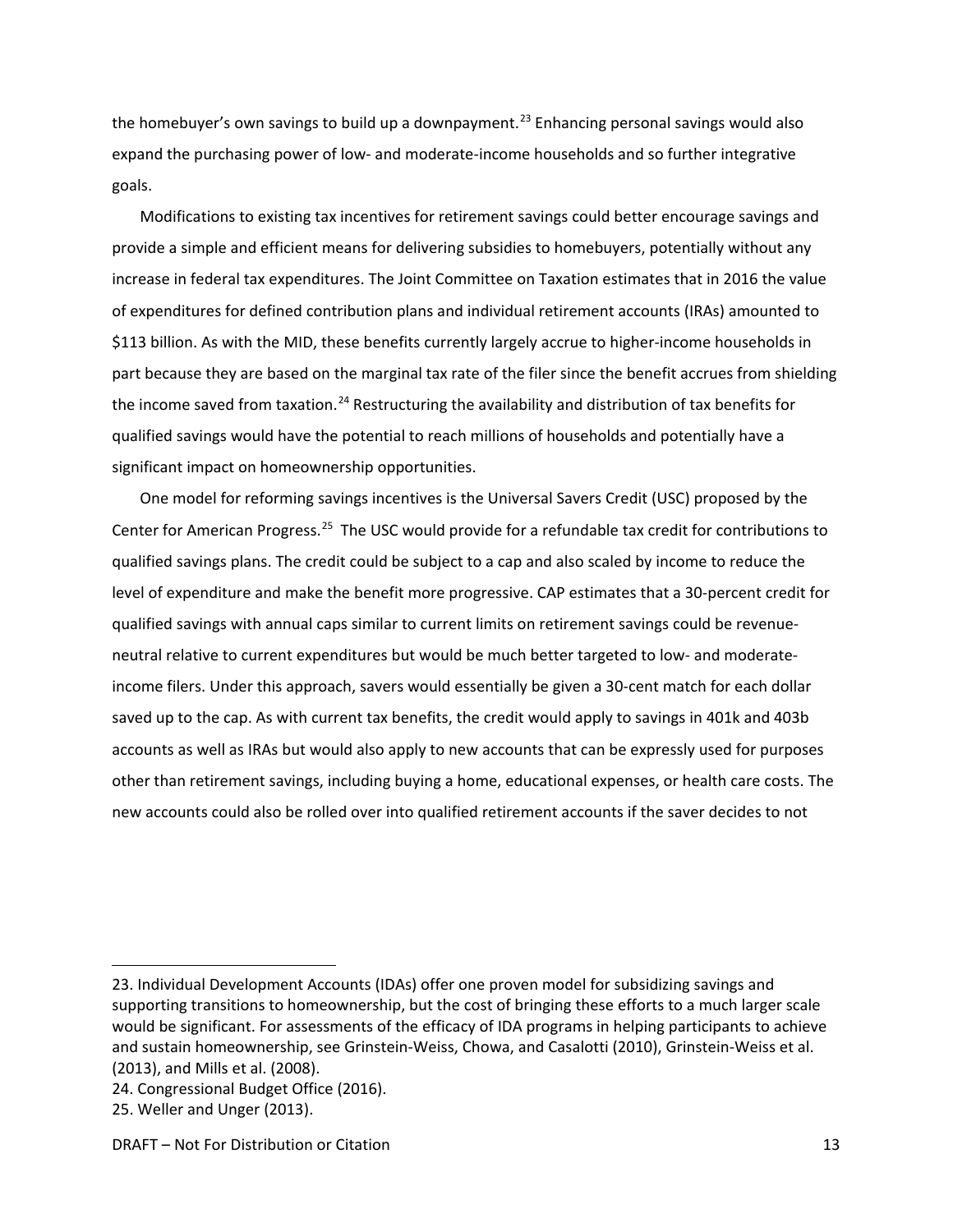pursue these other goals.<sup>[26](#page-14-0)</sup> Such a credit would also have the virtue of promoting savings among lowerincome households for purposes other than homeownership.

A package of changes that create a modest-sized first-time buyer credit coupled with an incentive for household savings might offer the most effective means of enabling homeownership and greatly expanding the purchasing power of low- and moderate-income households. Limiting the size of the firsttime buyer credit would result in less revenue spent on those who would buy a home in the absence of a credit, while those who need additional cash to afford a home would be induced to acquire it over time through savings, helping to ensure that buyers are better prepared for homeownership.

### **Expand Support for Housing Education and Counseling**

A substantial expansion of the availability of homeownership education and counseling (HEC) also has the potential to reach a significant number of households at a reasonable cost. While there is not yet convincing evidence that pre-purchase HEC increases homeownership rates, given survey findings that lower-income and minority households in particular lack accurate information about mortgage products and mortgage qualifications, there is also a compelling case that HEC could address a potentially important barrier to homeownership for these groups. In recognition of this value, the Bipartisan Policy Center (BPC) Housing Commission included an expansion of federal support for HEC among its recommendations to support homeownership.<sup>[27](#page-14-1)</sup>

More broadly available HEC would potentially contribute to greater integration by increasing homeownership opportunities among racial and ethnic minorities and low- and moderate-income households more generally. However, as discussed above, to date HEC programs have not been designed with the explicit goal of supporting pro-integrative moves. Thus, in addition to expanding HEC availability, there is also a need to develop and test approaches to enhance HEC's ability to overcome geographical blind spots that may impede moves that would foster integration.<sup>[28](#page-14-2)</sup> These pilots could explore the development of HEC curriculum and tools to help broaden homebuyers' knowledge of metropolitan regions where they are seeking to buy and help identify communities that would provide appealing opportunities to live but might not otherwise be on a homeseeker's search list.

<span id="page-14-0"></span><sup>26.</sup> Current tax rules already allow the penalty-free withdrawals from individual retirement accounts for first-time home purchase up to \$10,000 for individuals and \$20,000 for married couples. The new account would relax these caps and expand the use of funds.

<span id="page-14-1"></span><sup>27.</sup> Bipartisan Policy Center (2013).

<span id="page-14-2"></span><sup>28.</sup> Breymaier (2017).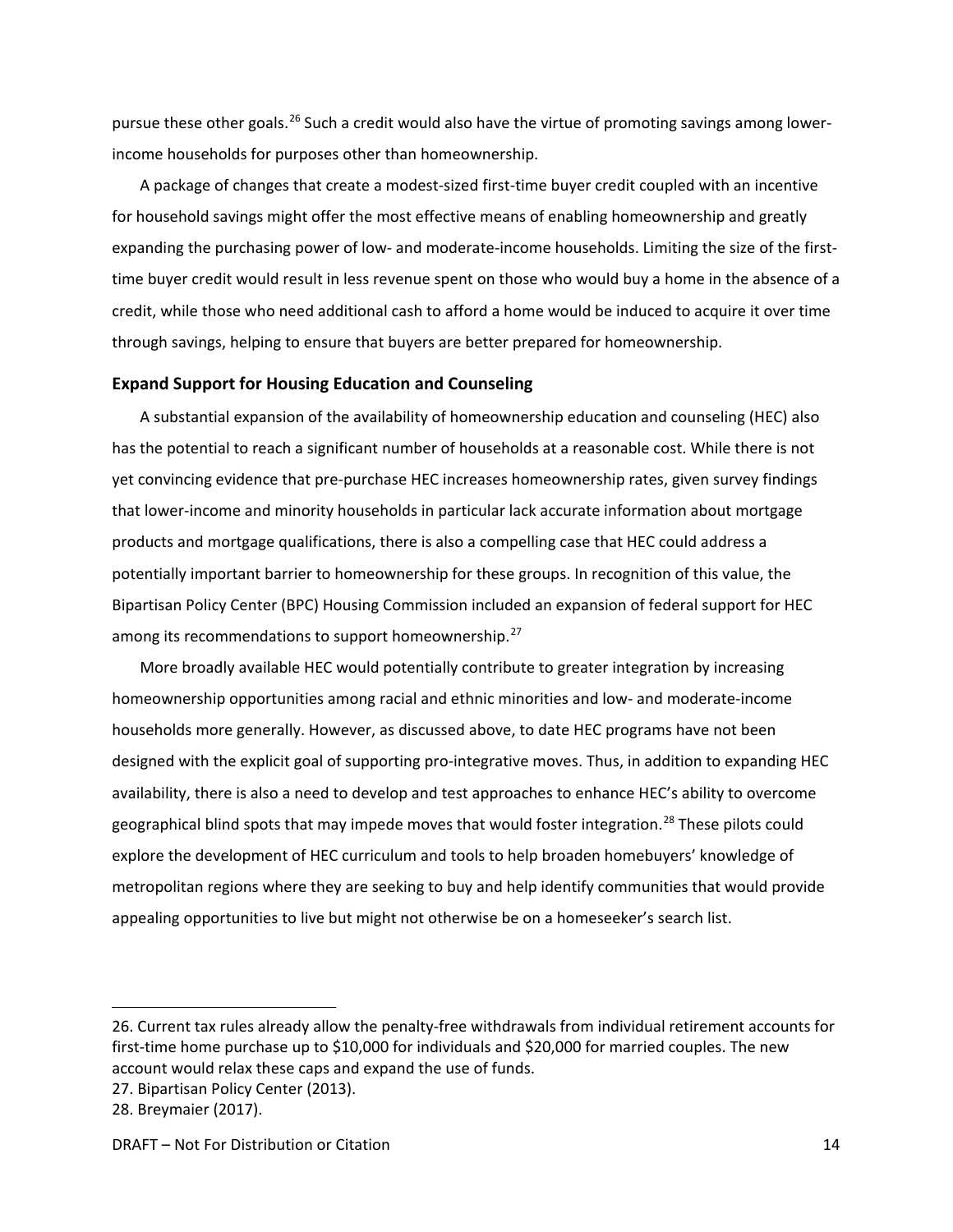As noted by the BPC, in order to expand access to high-quality counseling there is a need for investment in the infrastructure of the HEC industry. This infrastructure would include the technology and networks needed to enable clients to receive assistance that is more convenient, tailored to their needs, and at lower cost. This infrastructure would also include public campaigns to raise awareness of the value and availability of HEC. An expansion of counseling would also need to come with safeguards to ensure the consistency and quality of the services delivered.

In order to achieve these goals, a steady and reliable source of funding is needed to support investments in technology, delivery systems, outreach, and service provision. HUD has long been the principal source of funding for housing counseling, providing \$42 million in funding in the most recent fiscal year.<sup>[29](#page-15-0)</sup> While one option would be to expand the amount of funding raised though Congressional appropriations, in the current environment an increase in direct appropriations may be difficult. Another funding source that has been proposed is to require that a small portion of the mortgage servicing fee (perhaps 1-3 basis points) collected by loan servicers be directed to a government-controlled fund to support housing counseling.<sup>[30](#page-15-1)</sup> Since the value of housing counseling is realized by both borrowers and the mortgage industry, there is a clear logic for tying the funding to mortgage payments. The revenue raised by such a fee could be distributed via a competitive grant process, much as current HUD funding is distributed to support direct service provision, but would also include allocations for investment in technology and systems, the development of curriculum and other instructional tools, and organizational operating costs.

### **Maintain an Emphasis on Access to Credit**

Regulatory mandates for the mortgage market to take proactive steps to reach lower-income and minority homebuyers are another critically important means of supporting sustainable homeownership at a significant scale. While there is a lack of evidence that mandates under CRA and the GSE housing goals have increased homeownership, there is a body of research indicating that these rules do improve access to safe and fairly priced mortgage products. Specifically, a number of studies have concluded that CRA is associated with expanded access to credit for lower-income households and neighborhoods and may also increase lending to lower-income and minority borrowers in higher- income neighborhoods. There is less evidence that the GSE housing goals have expanded access to credit, but a more convincing case that the goals have increased the GSEs' market share at the expense of FHA lending. Still, such a

<span id="page-15-1"></span><span id="page-15-0"></span><sup>29.</sup> See https://portal.hud.gov/hudportal/HUD?src=/press/press\_releases\_media\_advisories/2016/ HUDNo\_16-094. 30. Spencer (2013).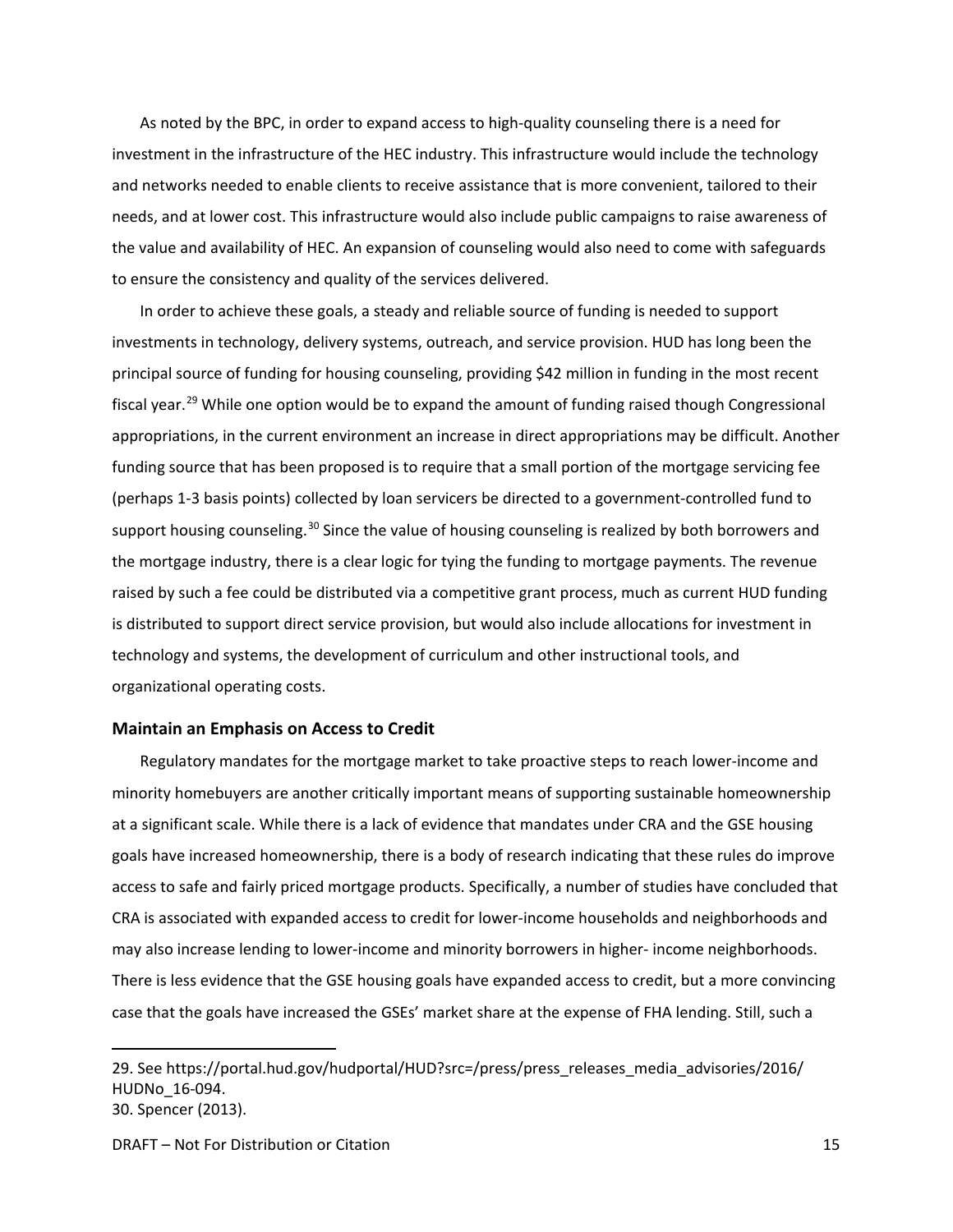substitution of credit source would yield benefits for borrowers in the form of lower costs. Perhaps more importantly, expanding access to lending from conventional sources would also act as a bulwark against the expansion of the high-cost and risky subprime lending that came to dominate many lowincome, minority communities during the early 2000s.

Given the role these regulations have played in expanding access to credit, it is important that such duty-to-serve mandates be preserved as part of the regulatory oversight of financial entities engaged in mortgage lending—a particularly salient point with regard to the ongoing debate about GSE reform. Levitin and Ratcliffe (2014) present a compelling case that such duty-to-serve requirements are justified by the public sector's role in backstopping these institutions and are warranted given the existing evidence that these rules have not unduly increased financial risk and have had a positive impact on lending to targeted populations.

But even taking the mandate for duty-to-serve provisions as given leaves open the question of how they can be structured to incentivize lending that supports integrative home purchases and does not unduly concentrate lending to low-income and minority homebuyer in communities where these households are already concentrated. One way to mediate against this unintended consequence would be to avoid goals that include both borrower and neighborhood incomes in a single measure, such as the low-income area goal for the GSEs, which is currently defined (at least in part) based on both the income of the borrower and the income and racial composition of the neighborhood. Such goals can have the unintended consequence of encouraging lending to low-income borrowers in low-income and high-minority neighborhoods. Certainly, goals that encourage lending to low-income and minority communities are important to support demand and investment in these communities. But establishing goals that encourage lending to low-income borrowers throughout market areas would better support integrative areas.

A full assessment of reforms of CRA and GSE lending mandates that would better serve the goals of integration is beyond the scope of the present paper. But as opportunities arise for reform, more thought should be given to how the mandates can be used to support lending to lower-income and minority households that expands their range of neighborhood choice. Given the complexity of balancing the goals of expanding lending to specific populations and to neighborhoods traditionally underserved by the finance system, qualitative assessments of efforts by financial institutions to ensure that their loan products and services serve low-income and minority borrowers throughout metropolitan areas may well be more appropriate than quantitative measures of lending activity. CRA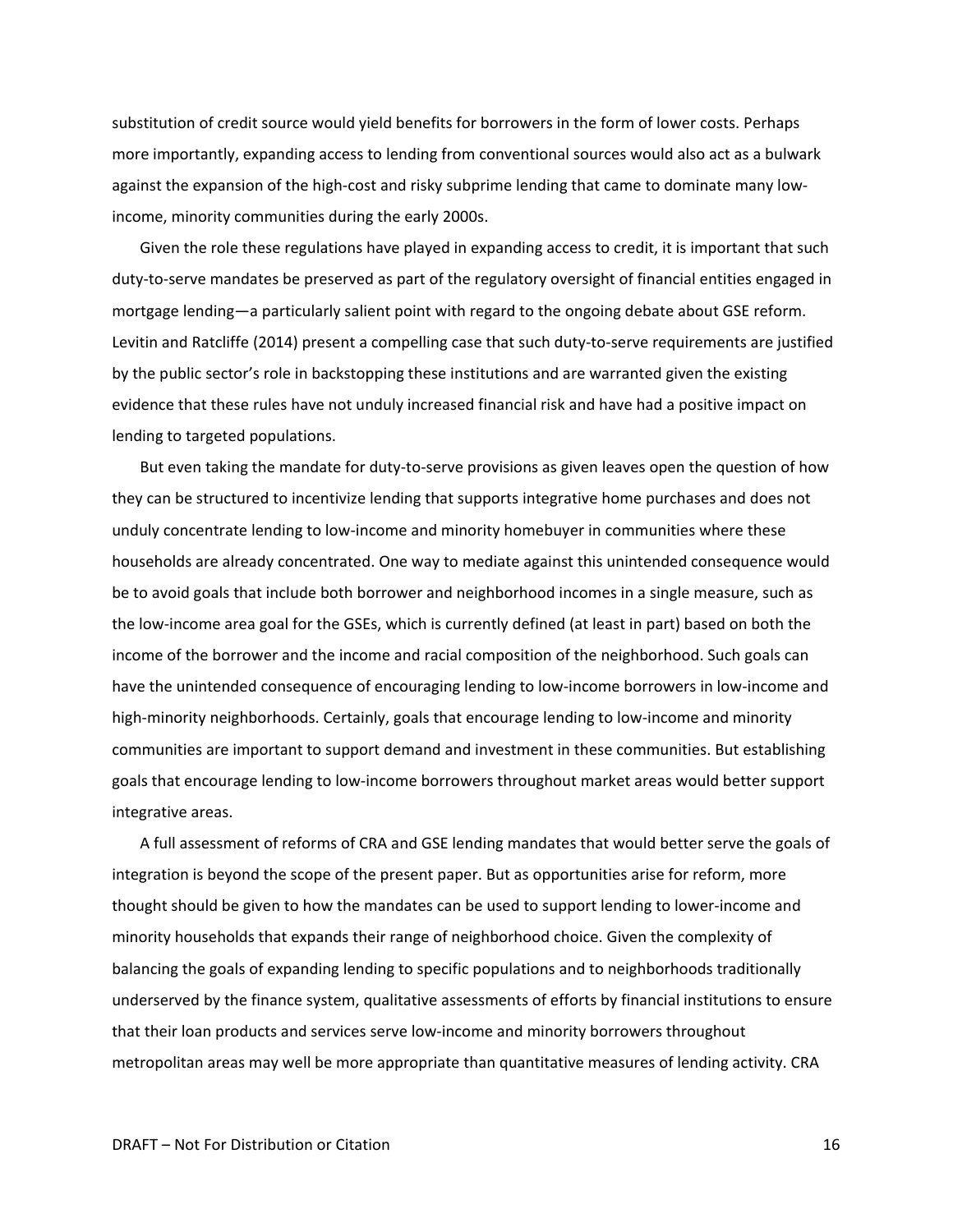has long included such a qualitative review, while recent enacted duties to serve for the GSEs have also adopted this approach.

### **Expand the Stock of Shared Equity Housing**

The most direct way to assure access to homeownership opportunities for lower-income households in neighborhoods they could not otherwise afford is to provide upfront subsidies to reduce the cost of the housing. However, depending upon the income level targeted and the cost of housing in the area, the subsidy amount required can be large, easily in the tens of thousands of dollars or more in the highest-cost markets. To ensure that public funds used for this purpose work to create a permanent stock of affordable housing in these areas, there should be a strong emphasis on some form of shared equity homeownership rather than on grants or low-cost loans.

The HOME program is one of the most significant sources of downpayment assistance for homebuyers, but given program rules most of this funding does not require affordability periods beyond the 5 to 15 years required by statute. As Lubell (2014) notes, HUD could steer participating jurisdictions to adopt shared equity approaches either by mandating much longer affordability periods for high levels of subsidies, or it could simply encourage greater adoption of this practice by disseminating model shared equity program guidelines.

However, an expansion of shared equity homeownership programs would require a substantial increase in funding for subsidies. Given the current budgetary climate, a significant expansion of HOME funding is unlikely—in fact, further cuts to this program are much more likely. For this reason, shared equity models are unlikely to be an approach that will move the needle on integration in the foreseeable future. Nonetheless, there is still good reason to seek opportunities to expand the existing stock of these units through whatever federal funding is available and through inclusionary zoning programs that are becoming increasingly common. While these efforts may add units at the rate of only thousands a year and not hundreds of thousands, over an extended period of time they may still accumulate a meaningful number of homes.

However, in addition to a source of funding for subsidies, increasing the scale of shared equity programs will require additional sources of operating funding for stewards of these programs and, given the reluctance of lenders to accept resale provisions in shared equity arrangements, a source of financing for homebuyers. Thus, there are additional roles for policy in helping to create models for sustainable funding of these efforts and a source of mortgage financing.

### **Concluding Thoughts**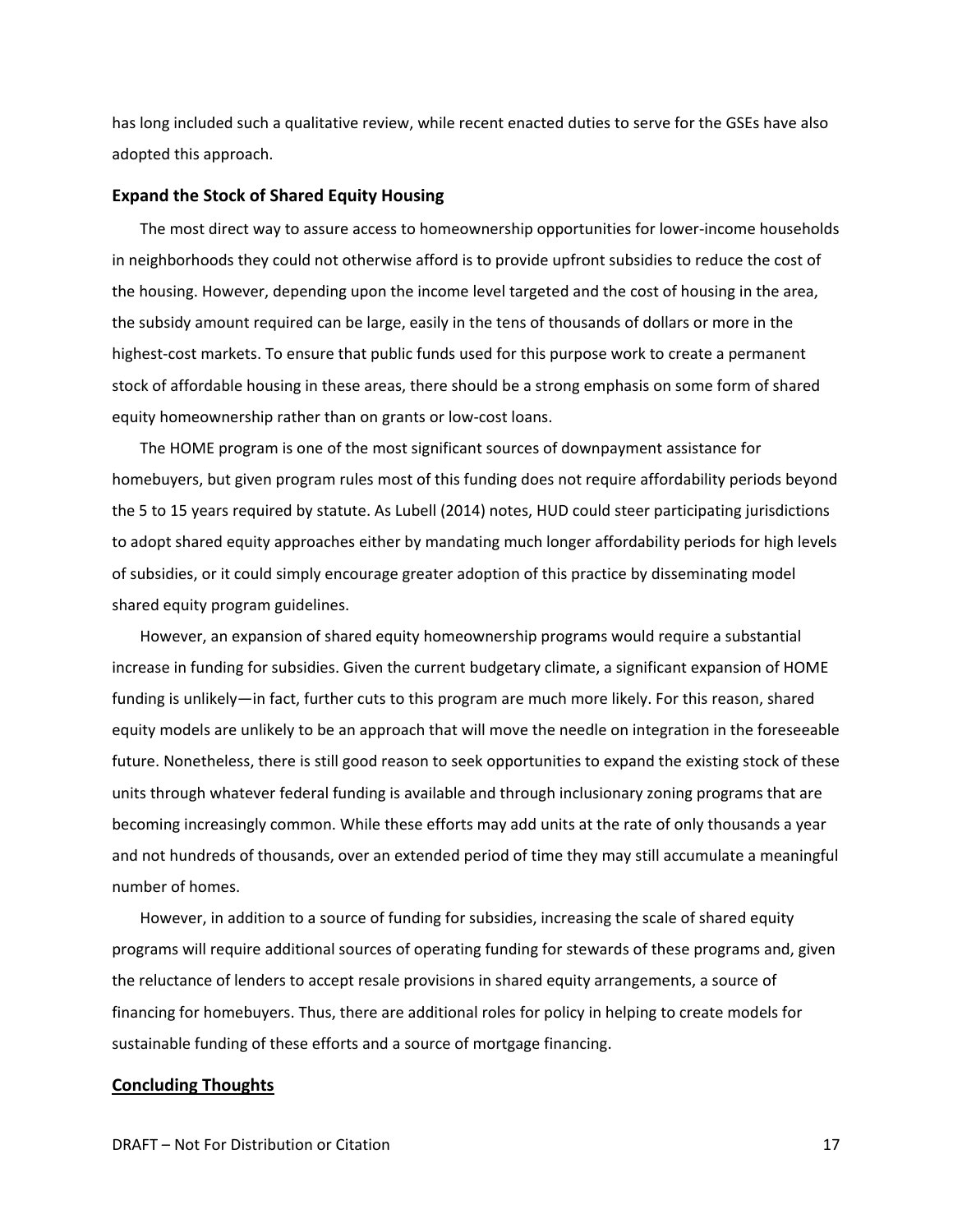Any meaningful effort to foster greater socioeconomic and racial/ethnic integration has to consider means of creating entry paths into higher-opportunity communities through homeownership—not only because a significant portion of homes in these areas are owner-occupied but also because homeownership remains an important aspiration of the vast majority of Americans. Expanding opportunities to buy a home would also benefit low- and moderate-income neighborhoods by providing residents with greater protection against rising housing costs, enhancing residential stability for their benefit and the benefit of the community. Homeownership may also promote greater inclusiveness of low-income and minority residents in these communities by putting them on more equal footing with other homeowners in these areas.

Ultimately, the goal of the recommendations presented above is to expand the range of housing choices available to lower-income and minority families and individuals by expanding the financial resources and information at their disposal. The principal avenues recommended for achieving these goals is for changes to federal policies that have broad market implications through the tax code, the provision of widely accessible housing education and counseling, and regulation of mortgage lending. Just as these policies in the past have been instrumental in creating the conditions that produced segregation and urban decline, they are also potentially powerful tools to promote integration and neighborhood stabilization. In today's fiscal climate, reform of these policies is also likely the only way to direct meaningful amounts of financial resources to this issue given the magnitude of existing tax expenditures for homeowners and retirement savers.

### **References**

- Bipartisan Policy Center. 2013. *Housing America's Future: New Directions for National Policy*. Report of the Bipartisan Policy Center Housing Commission.
- Bischoff, K., and S.F. Reardon. 2014. "Residential Segregation by Income, 1970-2009." *Diversity and Disparities: America Enters a New Century*, edited by John Logan, 208-33. New York: Russell Sage Foundation.
- Bostic, R.W., P.S. Calem, and S.M. Wachter. 2005. "Hitting the Wall: Credit as an Impediment to Homeownership." In *Building Assets, Building Credit: Creating Wealth in Low-income Communities*, edited by Nicolas Retsinas and Eric Belsky, 155-172. Washington, D.C.: Brookings Institution Press; Cambridge, MA: Joint Center for Housing Studies of Harvard University.
- Bourassa, S.C., and M. Yin. 2008. "Tax Deductions, Tax Credits and the Homeownership Rate of Young Urban Adults in the United States." *Urban Studies* 45, no. 5-6: 1141-61.
- Breymaier, R., forthcoming. "The Social and Economic Value of Intentional Integration Programs in Oak Park, IL" Cambridge, MA: Joint Center for Housing Studies, Harvard University.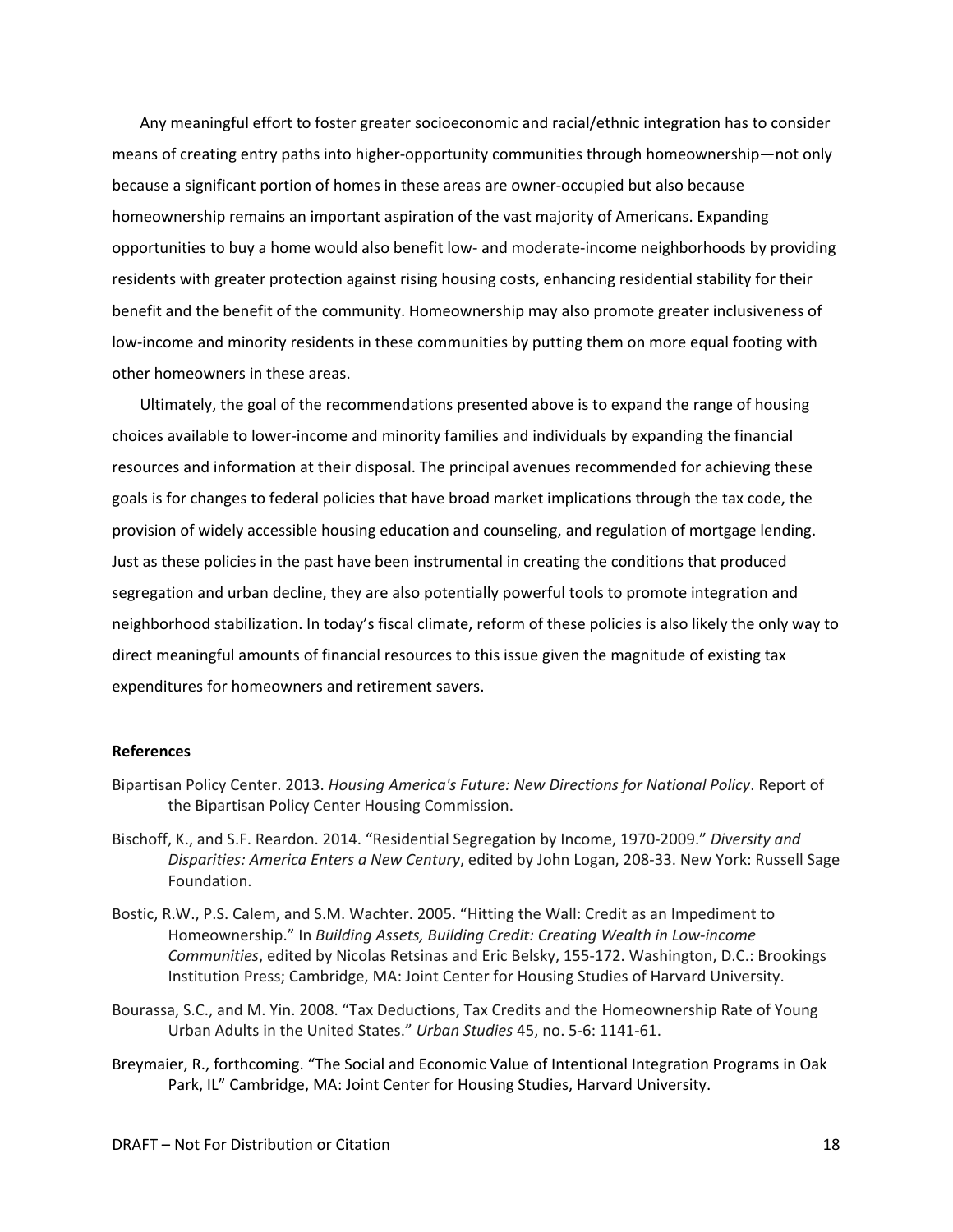- Calavita, N., and A. Mallach, eds. 2010. *Inclusionary Housing in International Perspective: Affordable Housing, Social Inclusion, and Land Value Recapture*. Cambridge, MA: Lincoln Institute of Land Policy.
- Capozza, D.R., R.K. Green, and P.H. Hendershott. 1996. "Taxes, Mortgage Borrowing, and Residential Land Prices." In *Economic Effects of Fundamental Tax Reform*, edited by Henry Aaron and William Gale, 171-210. Washington, D.C.: Brookings Institution Press.
- Collins, J.M., and C. O'Rourke. 2011. "Homeownership Education and Counseling: Do We Know What Works?" Washington, D.C.: Mortgage Bankers Association, Research Institute for Housing America.
- Congressional Budget Office. 2016. "The Distribution of Household Income and Federal Taxes 2013." Washington, D.C. June.
- Drew, R.B. and C. E. Herbert, 2011. "Postrecession drivers of preferences for homeownership." *Housing Policy Debate* 23, no. 4, 666-687.
- Fannie Mae. 2003. "Fannie Mae National Housing Survey." Washington, D.C.: Fannie Mae.
- ———. 2015. *What Do Consumers Know About the Mortgage Qualification Criteria?* Washington, D.C.: Economic & Strategic Research Group, Fannie Mae. December.
- Fischer, M.J. 2013. "Black and White Homebuyer, Homeowner, and Household Segregation in the United States, 1990–2010." *Social Science Research* 42, no. 6: 1726-36.
- Friedman, S., and G.D. Squires. 2005. "Does the Community Reinvestment Act Help Minorities Access Traditionally Inaccessible Neighborhoods?" *Social Problems* 52, no. 2: 209-31.
- Friedman, S., H.S. Tsao, and C. Chen. 2013. "Housing Tenure and Residential Segregation in Metropolitan America." *Demography* 50, no. 4: 1477-98.
- Gale, W.G., J. Gruber, and S.I. Stephens-Davidowitz. 2007. "Encouraging Homeownership through the Tax Code." *Tax Notes*, June 18: 1171-89.
- Glaeser, E.L., and J.M. Shapiro. 2003. "The Benefits of the Home Mortgage Interest Deduction." *Tax Policy and the Economy* 17: 37-82.
- Green, R.K., and K.D. Vandell. 1999. "Giving Households Credit: How Changes in the US Tax Code Could Promote Homeownership." *Regional Science and Urban Economics* 29, no. 4: 419-44.
- Grinstein-Weiss, M., G.A.N. Chowa, and A.M. Casalotti. 2010. "Individual Development Accounts for Housing Policy: Analysis of Individual and Program Characteristics." *Housing Studies* 25, no. 1: 63-82.
- Grinstein-Weiss, M., M.W. Sherraden, W. Rohe, W.G. Gale, M. Schreiner, and C. Key. 2013. "Long-Term Follow-up of Individual Development Accounts: Evidence from the ADD Experiment." *American Economic Journal: Economic Policy* 5, no. 1: 122-45.
- Harris, B.H., C.E. Steuerle, and A. Eng. 2013. "New Perspectives on Homeownership Tax Incentives." *Tax Notes* 141, no. 12: 1315-32.
- Herbert, C.E., D.R. Haurin, S.S. Rosenthal, and M. Duda. 2005. "Homeownership Gaps among Lowincome and Minority Borrowers and Neighborhoods." Washington, D.C.: U.S. Department of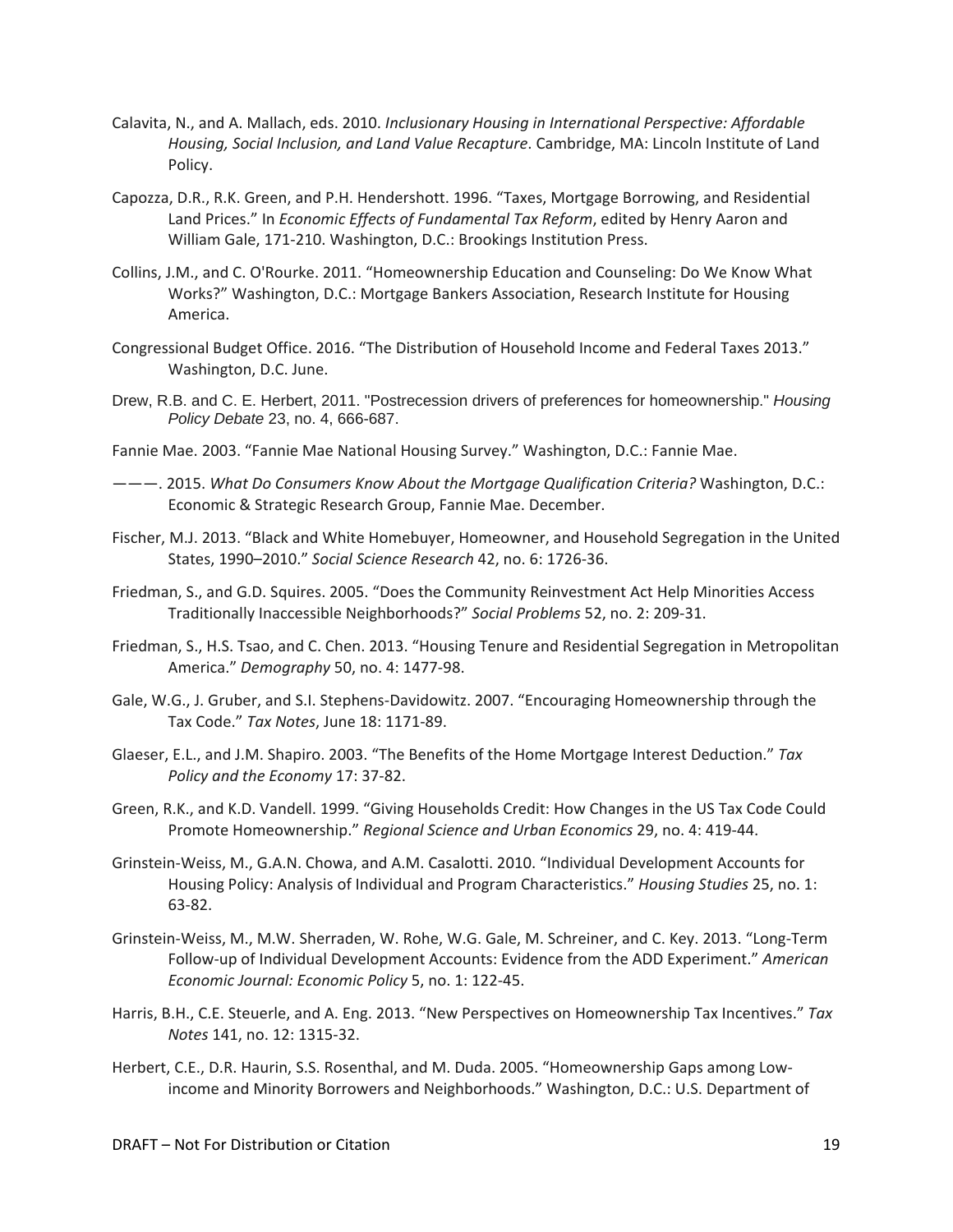Housing and Urban Development. http://www. huduser. org/publications/HOMEOWN/HGapsAmongLInMBnN. html.

- Herbert, C.E., D.T. McCue, and R. Sanchez-Moyano. 2014. "Is Homeownership Still an Effective Means of Building Wealth for Low-income and Minority Households." In *Homeownership Built to Last: Balancing Access, Affordability, and Risk after the Housing Crisis*, edited by Eric Belsky, Christopher Herbert, and Jennifer Molinsky, 50-98. Washington, D.C.: Brookings Institution Press.
- Hilber, C.A., and T.M. Turner. 2014. The Mortgage Interest Deduction and Its Impact on Homeownership Decisions." *Review of Economics and Statistics* 96, no. 4: 618-37.
- Immergluck, D. 2011. *Foreclosed: High-risk Lending, Deregulation, and the Undermining of America's Mortgage Market*. Ithaca, NY: Cornell University Press.
- Jackson, K.T. 1985. *Crabgrass Frontier: The Suburbanization of the United States*. New York: Oxford University Press.
- Jaffee, D., and J.M. Quigley. 2012. "The Future of the Government-Sponsored Enterprises: The Role for Government in the US Mortgage Market. In *Housing and the Financial Crisis*, edited by Edward Glaeser and Todd Sinai, 361-417. Chicago: University of Chicago Press.
- Joint Center for Housing Studies of Harvard University. 2002. *The 25th Anniversary of the Community Reinvestment Act: Access to Capital in an Evolving Financial Services System*. Cambridge, MA: Joint Center for Housing Studies of Harvard University.
- Joint Committee on Taxation. 2017. "Estimates of Federal Tax Expenditures for the Fiscal Years 2016- 2020." Joint Committee on Taxation, the Congress of the United States. January 30.
- Korman, H. 2013. "Furthering Fair Housing, the Housing Finance System, and the Government Sponsored Enterprises." In *Where Credit is Due: Bringing Equity to Credit and Housing After the Market Meltdown*, edited by Christy Rogers and john a. powell, 267-98. Lanham, MD: University Press of America.
- Krysan, M. 2008. "Does Race Matter in the Search for Housing? An Exploratory Study of Search Strategies, Experiences, and Locations." *Social Science Research* 37, no. 2: 581-603.
- Krysan, M., and M.D. Bader. 2009. "Racial Blind Spots: Black-White-Latino Differences in Community Knowledge." *Social Problems* 56, no. 4: 677-701.
- Levin, Ezra. 2014. Upside Down: Homeownership Tax Programs. Center for Enterprise Development.
- Levitin, A.J., and J. Ratcliffe. 2014. "Rethinking Duties to Serve in Housing Finance." In *Homeownership Built to Last: Balancing Access, Affordability, and Risk after the Housing Crisis*, edited by Eric Belsky, Christopher Herbert, and Jennifer Molinsky, 317-50. Washington, D.C.: Brookings Institution Press.
- Listokin, D., E.K. Wyly, B. Schmitt, and I. Voicu. 2001. "The Potential and Limitations of Mortgage Innovation in Fostering Homeownership in the United States." *Housing Policy Debate* 12, no. 3: 465-513.
- Logan, J.R., and B.J. Stults. 2011. "The Persistence of Segregation in the Metropolis: New Findings from the 2010 Census." Census brief prepared for Project US2010.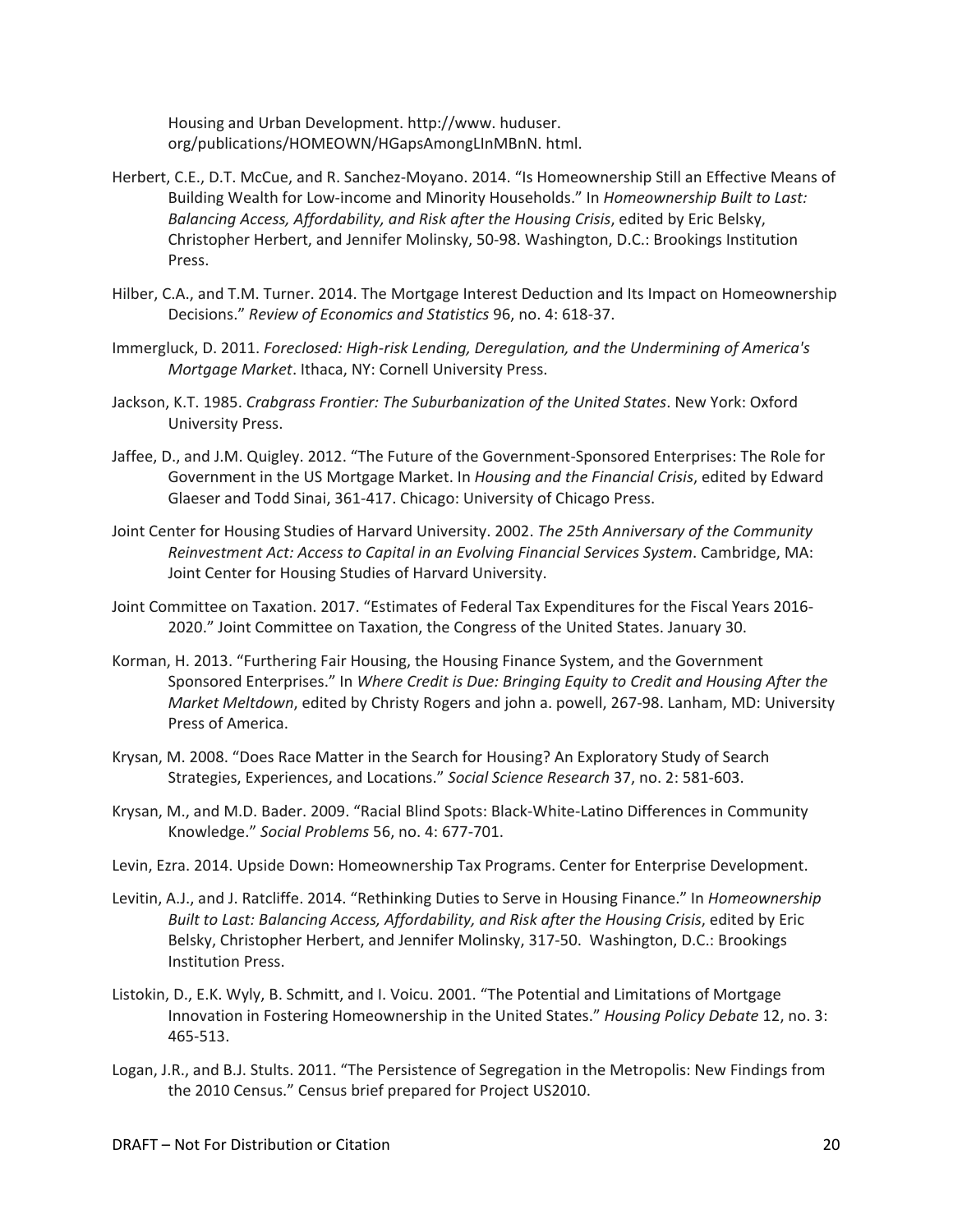- Lubell, J. 2014. "Filling the Void Between Homeownership and Rental Housing: A Case for Expanding the Use of Shared Equity Homeownership." In *Homeownership Built to Last: Balancing Access, Affordability, and Risk after the Housing Crisis*, edited by Eric Belsky, Christopher Herbert, and Jennifer Molinsky, 203-30. Washington, D.C.: Brookings Institution Press.
- Massey, D.S., and N.A. Denton. 1993. *American Apartheid: Segregation and the Making of the Underclass*. Cambridge, MA: Harvard University Press.
- Mills, G., W.G. Gale, R. Patterson, G.V. Engelhardt, M.D. Eriksen, and E. Apostolov. 2008. "Effects of Individual Development Accounts on Asset Purchases and Saving Behavior: Evidence from a Controlled Experiment." *Journal of Public Economics* 92, no. 5: 1509-30.
- Rappaport, David. 2016. "Do Mortgage Subsidies Help or Hurt Borrowers?" Finance and Economics Discussion Series 2016-081. Washington, D.C.: Board of Governors of the Federal Reserve System.
- Ratner, M.S. 1996. "Many Routes to Homeownership: A Four-Site Ethnographic Study of Minority and Immigrant Experiences." *Housing Policy Debate* 7, no. 1: 103-45.
- Reid, C.K. 2014. "To Buy or Not to Buy? Understanding Tenure Preferences and the Decisionmaking Processes of Lower-Income Households." In *Homeownership Built to Last: Balancing Access, Affordability, and Risk after the Housing Crisis*, edited by Eric Belsky, Christopher Herbert, and Jennifer Molinsky, 143-71. Washington, D.C.: Brookings Institution Press.
- Ross, S.L., and J. Yinger. 2002. *The Color of Credit: Mortgage Discrimination, Research Methodology, and Fair-Lending Enforcement*. Cambridge, MA: The MIT Press.
- Schwartz, H.L., L. Ecola, K.J. Leuschner, and A. Kofner. 2012. "Is Inclusionary Zoning Inclusionary? A Guide for Practitioners." Technical Report. RAND Corporation.
- Spencer, G. 2013. "Integrating Housing Counseling into the Residential Marketplace: A Strategic Framework for Bolstering Homeownership, Lowering the Risk to the Housing Finance System, and Creating Sustainable Funding." Working Paper. Washington, D.C.: Homeownership Preservation Foundation.
- Theodos, B., K. Temkin, R. Pitingolo, and D. Emam. 2015. "Homeownership for a New Era: Baseline Report on the Cornerstone Homeownership Innovation Program." Washington, D.C.: The Urban Institute.
- Turnham, J., C. Herbert, S. Nolden, J. Feins, and J. Bonjorni. 2004. "Study of Homebuyer Activity through the HOME Investment Partnerships Program." Washington, D.C.: Department of Housing and Urban Development.

Turner et al 1999

- Turner, M.A., F. Freiberg, E. Godfrey, C. Herbig, D.K. Levy, and R.R. Smith. 2002. *All Other Things Being Equal: A Paired Testing Study of Mortgage Lending Institutions*. Washington, D.C.: The Urban Institute.
- Weller, C.E., and S. Ungar. 2013. "The Universal Savings Credit." Washington, D.C.: Center for American Progress. July 19.